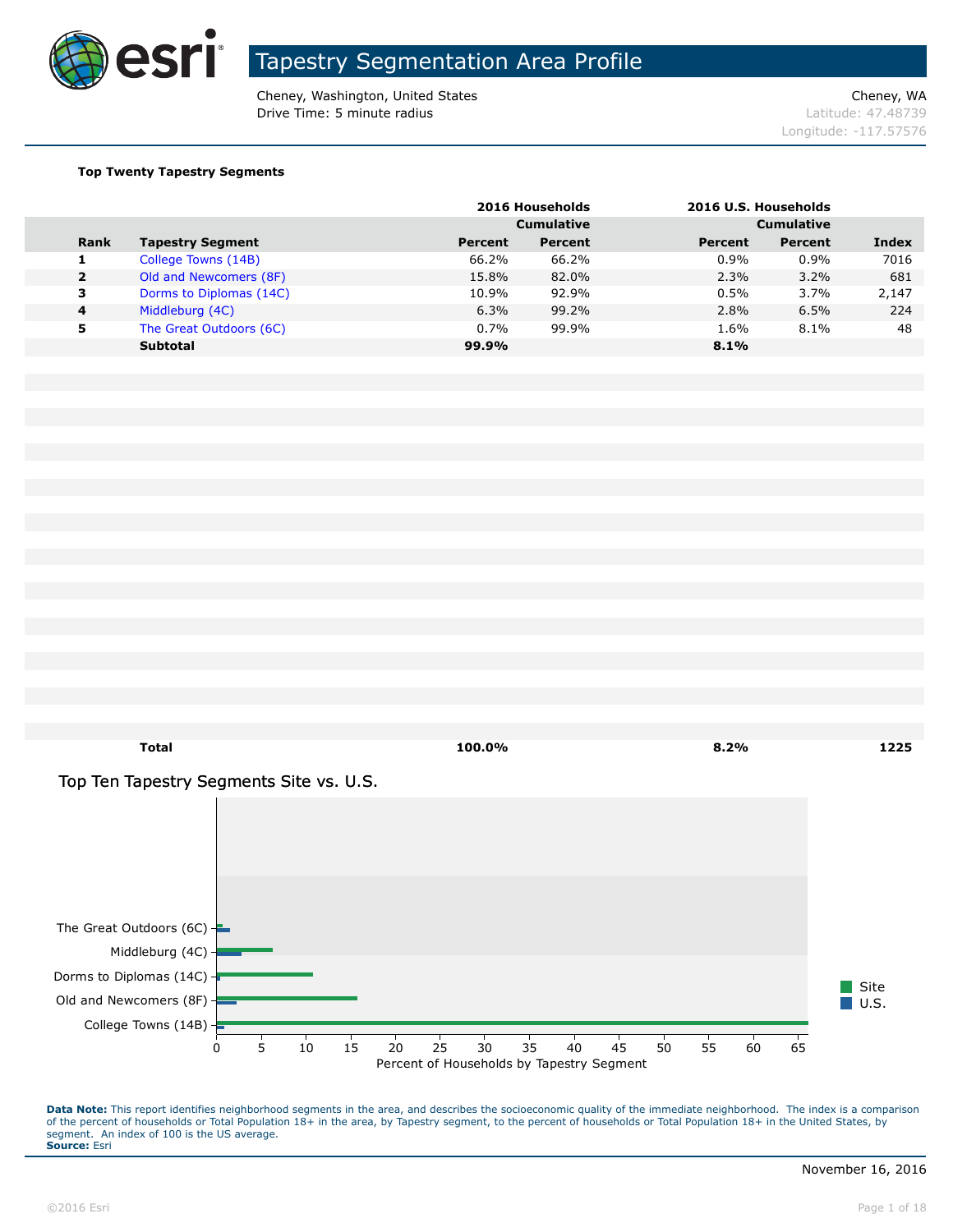

Cheney, Washington, United States Cheney, WA **Drive Time: 5 minute radius Contract Contract Contract Contract Contract Contract Contract Contract Contract Contract Contract Contract Contract Contract Contract Contract Contract Contract Contract Contract Contract Co** 

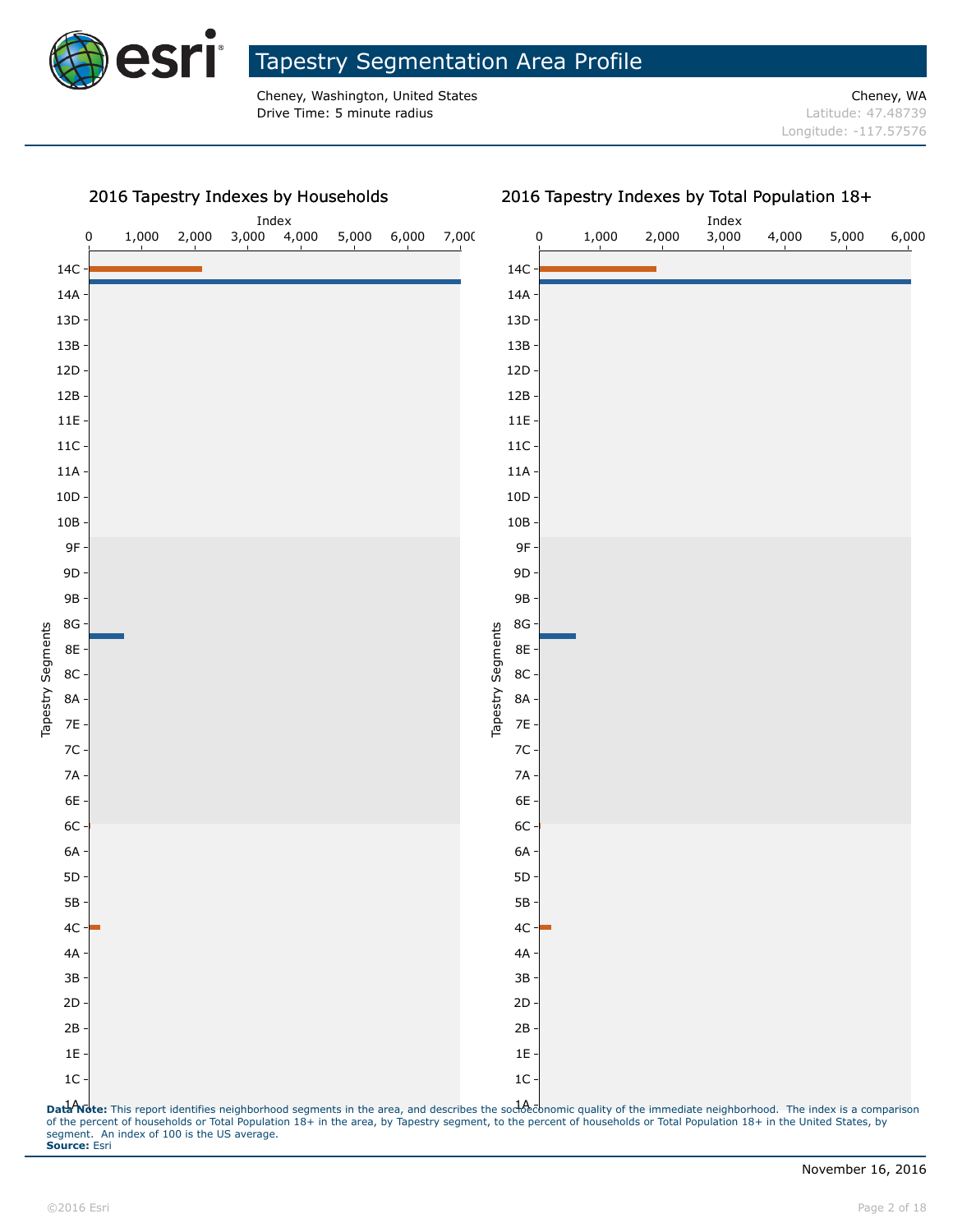

Cheney, Washington, United States Cheney, WA **Drive Time: 5 minute radius Contract Contract Contract Contract Contract Contract Contract Contract Contract Contract Contract Contract Contract Contract Contract Contract Contract Contract Contract Contract Contract Co** 

Longitude: -117.57576

| <b>Tapestry LifeMode Groups</b>        |               | 2016 Households |              |               | <b>2016 Adult Population</b> |              |
|----------------------------------------|---------------|-----------------|--------------|---------------|------------------------------|--------------|
|                                        | <b>Number</b> | <b>Percent</b>  | <b>Index</b> | <b>Number</b> | <b>Percent</b>               | <b>Index</b> |
| Total:                                 | 3,216         | 100.0%          |              | 7,897         | 100.0%                       |              |
|                                        |               |                 |              |               |                              |              |
| 1. Affluent Estates                    | 0             | 0.0%            | $\mathbf 0$  | 0             | 0.0%                         | $\mathbf 0$  |
| Top Tier (1A)                          | 0             | 0.0%            | 0            | 0             | 0.0%                         | 0            |
| Professional Pride (1B)                | $\mathbf 0$   | 0.0%            | $\pmb{0}$    | $\pmb{0}$     | 0.0%                         | $\pmb{0}$    |
| Boomburbs (1C)                         | 0             | 0.0%            | 0            | 0             | 0.0%                         | 0            |
| Savvy Suburbanites (1D)                | $\pmb{0}$     | 0.0%            | $\pmb{0}$    | $\pmb{0}$     | 0.0%                         | $\pmb{0}$    |
| Exurbanites (1E)                       | 0             | 0.0%            | 0            | 0             | 0.0%                         | 0            |
|                                        |               |                 |              |               |                              |              |
| 2. Upscale Avenues                     | 0             | 0.0%            | $\mathbf 0$  | 0             | 0.0%                         | 0            |
| Urban Chic (2A)                        | $\pmb{0}$     | 0.0%            | 0            | 0             | 0.0%                         | 0            |
| Pleasantville (2B)                     | 0             | 0.0%            | 0            | 0             | 0.0%                         | 0            |
| Pacific Heights (2C)                   | $\mathbf 0$   | 0.0%            | $\pmb{0}$    | 0             | 0.0%                         | $\pmb{0}$    |
| <b>Enterprising Professionals (2D)</b> | 0             | 0.0%            | 0            | 0             | 0.0%                         | 0            |
|                                        |               |                 |              |               |                              |              |
| 3. Uptown Individuals                  | 0             | 0.0%            | 0            | 0             | 0.0%                         | 0            |
| Laptops and Lattes (3A)                | 0             | 0.0%            | 0            | 0             | 0.0%                         | 0            |
| Metro Renters (3B)                     | 0             | 0.0%            | 0            | 0             | 0.0%                         | 0            |
| Trendsetters (3C)                      | $\pmb{0}$     | 0.0%            | 0            | 0             | 0.0%                         | 0            |
|                                        |               |                 |              |               |                              |              |
| 4. Family Landscapes                   | 204           | 6.3%            | 86           | 448           | 5.7%                         | 74           |
| Soccer Moms (4A)                       | 0             | 0.0%            | 0            | 0             | 0.0%                         | 0            |
| Home Improvement (4B)                  | $\mathbf 0$   | 0.0%            | 0            | 0             | 0.0%                         | $\mathbf 0$  |
| Middleburg (4C)                        | 204           | 6.3%            | 224          | 448           | 5.7%                         | 201          |
|                                        |               |                 |              |               |                              |              |
| 5. GenXurban                           | 0             | 0.0%            | $\mathbf 0$  | 0             | 0.0%                         | 0            |
| Comfortable Empty Nesters (5A)         | $\pmb{0}$     | 0.0%            | $\pmb{0}$    | $\pmb{0}$     | 0.0%                         | $\pmb{0}$    |
| In Style (5B)                          | 0             | 0.0%            | 0            | 0             | 0.0%                         | 0            |
| Parks and Rec (5C)                     | $\mathbf 0$   | 0.0%            | $\pmb{0}$    | 0             | 0.0%                         | $\pmb{0}$    |
| <b>Rustbelt Traditions (5D)</b>        | 0             | 0.0%            | 0            | 0             | 0.0%                         | 0            |
| Midlife Constants (5E)                 | $\mathbf 0$   | 0.0%            | $\mathbf 0$  | 0             | 0.0%                         | 0            |
|                                        |               |                 |              |               |                              |              |
| <b>6. Cozy Country Living</b>          | 24            | 0.7%            | 6            | 51            | 0.6%                         | 5            |
| Green Acres (6A)                       | 0             | 0.0%            | 0            | 0             | 0.0%                         | 0            |
| Salt of the Earth (6B)                 | $\mathbf 0$   | 0.0%            | 0            | 0             | 0.0%                         | $\mathbf 0$  |
| The Great Outdoors (6C)                | 24            | 0.7%            | 48           | 51            | 0.6%                         | 42           |
| Prairie Living (6D)                    | $\mathbf 0$   | 0.0%            | $\pmb{0}$    | 0             | 0.0%                         | $\mathbf 0$  |
| <b>Rural Resort Dwellers (6E)</b>      | $\mathbf 0$   | 0.0%            | 0            | $\Omega$      | 0.0%                         | $\Omega$     |
| <b>Heartland Communities (6F)</b>      | $\pmb{0}$     | 0.0%            | $\pmb{0}$    | $\pmb{0}$     | 0.0%                         | 0            |
|                                        |               |                 |              |               |                              |              |
| 7. Ethnic Enclaves                     | 0             | 0.0%            | 0            | 0             | 0.0%                         | $\mathbf 0$  |
| Up and Coming Families (7A)            | 0             | $0.0\%$         | 0            | 0             | 0.0%                         | 0            |
| Urban Villages (7B)                    | 0             | 0.0%            | 0            | 0             | 0.0%                         | 0            |
| American Dreamers (7C)                 | 0             | 0.0%            | 0            | 0             | 0.0%                         | 0            |
| Barrios Urbanos (7D)                   | $\pmb{0}$     | 0.0%            | 0            | 0             | 0.0%                         | $\pmb{0}$    |
| Valley Growers (7E)                    | 0             | 0.0%            | 0            | 0             | 0.0%                         | 0            |
| Southwestern Families (7F)             | $\pmb{0}$     | 0.0%            | 0            | 0             | 0.0%                         | 0            |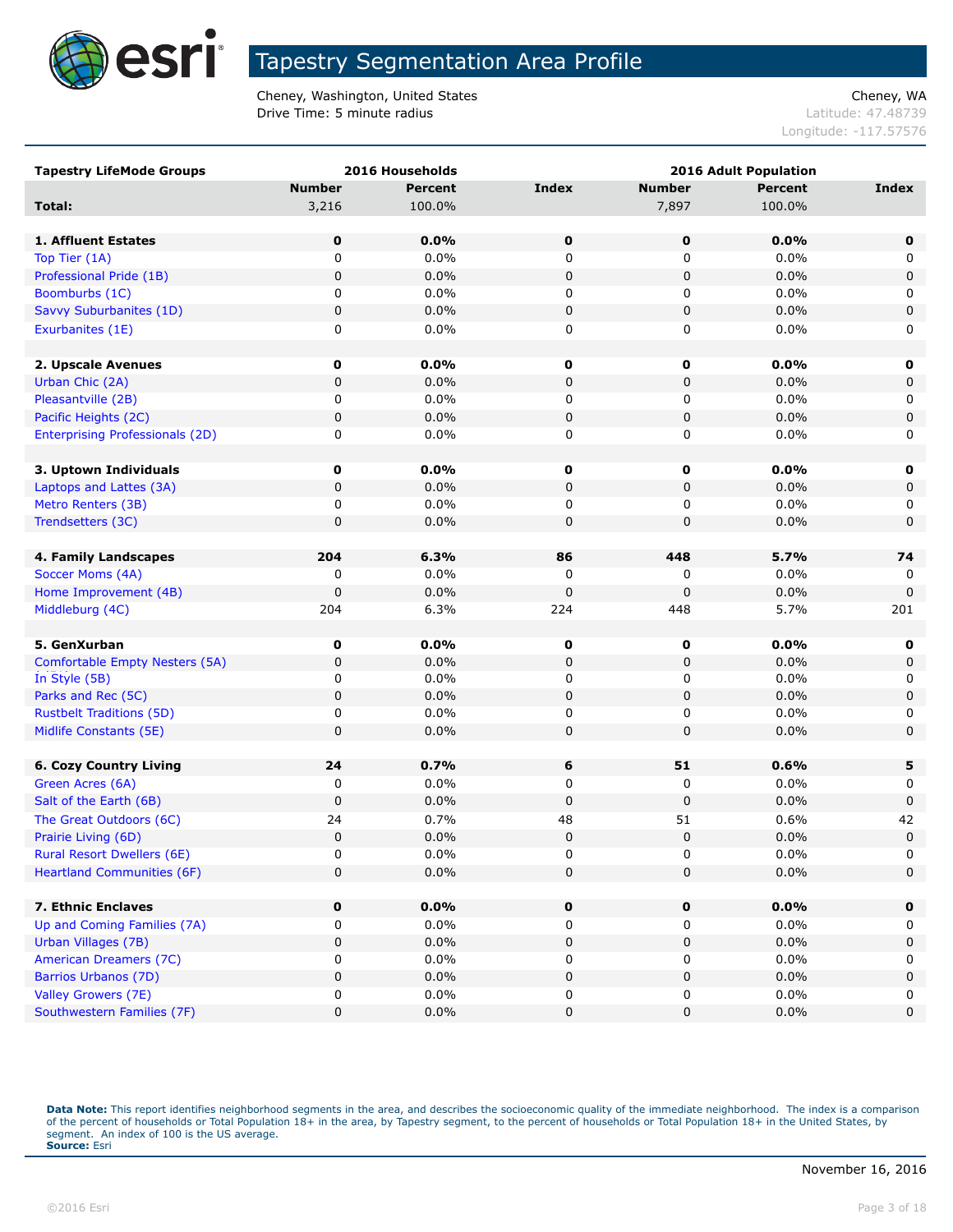

Cheney, Washington, United States Cheney, WA **Drive Time: 5 minute radius Contract Contract Contract Contract Contract Contract Contract Contract Contract Contract Contract Contract Contract Contract Contract Contract Contract Contract Contract Contract Contract Co** 

Longitude: -117.57576

| <b>Tapestry LifeMode Groups</b>             |                | 2016 Households | 2016 Adult Population |                |              |                  |
|---------------------------------------------|----------------|-----------------|-----------------------|----------------|--------------|------------------|
|                                             | <b>Number</b>  | <b>Percent</b>  | <b>Index</b>          | <b>Number</b>  | Percent      | Index            |
| Total:                                      | 3,216          | 100.0%          |                       | 7,897          | 100.0%       |                  |
|                                             |                |                 |                       |                |              |                  |
| 8. Middle Ground                            | 509            | 15.8%           | 145                   | 974            | 12.3%        | 121              |
| City Lights (8A)                            | 0              | 0.0%            | 0                     | 0              | 0.0%         | 0                |
| Emerald City (8B)                           | 0              | 0.0%            | $\mathbf 0$           | $\pmb{0}$      | 0.0%         | $\mathbf 0$      |
| <b>Bright Young Professionals (8C)</b>      | 0              | 0.0%            | 0                     | 0              | 0.0%         | 0                |
| Downtown Melting Pot (8D)                   | $\pmb{0}$      | 0.0%            | $\mathbf 0$           | $\pmb{0}$      | 0.0%         | $\mathbf 0$      |
| Front Porches (8E)                          | 0              | 0.0%            | $\mathbf 0$           | 0              | 0.0%         | 0                |
| Old and Newcomers (8F)                      | 509            | 15.8%           | 681                   | 974            | 12.3%        | 613              |
| Hardscrabble Road (8G)                      | 0              | 0.0%            | 0                     | 0              | 0.0%         | $\Omega$         |
|                                             |                |                 |                       |                |              |                  |
| 9. Senior Styles                            | 0              | 0.0%            | 0                     | 0              | 0.0%         | 0                |
| Silver & Gold (9A)                          | $\pmb{0}$      | 0.0%            | $\pmb{0}$             | $\pmb{0}$      | 0.0%         | $\mathsf 0$      |
| Golden Years (9B)                           | 0              | 0.0%            | 0                     | 0              | 0.0%         | 0                |
| The Elders (9C)                             | $\pmb{0}$      | 0.0%            | $\pmb{0}$             | $\pmb{0}$      | 0.0%         | $\mathsf 0$      |
| Senior Escapes (9D)                         | 0              | 0.0%            | 0                     | 0              | 0.0%         | 0                |
| <b>Retirement Communities (9E)</b>          | $\pmb{0}$      | 0.0%            | $\pmb{0}$             | $\pmb{0}$      | 0.0%         | $\mathsf 0$      |
| Social Security Set (9F)                    | 0              | 0.0%            | 0                     | 0              | 0.0%         | 0                |
|                                             |                |                 |                       |                |              |                  |
| 10. Rustic Outposts                         | 0              | 0.0%            | 0                     | 0              | $0.0\%$      | 0                |
| Southern Satellites (10A)                   | $\mathbf 0$    | 0.0%            | 0                     | 0              | 0.0%         | $\mathbf 0$      |
| Rooted Rural (10B)                          | 0              | 0.0%<br>0.0%    | 0                     | 0              | 0.0%<br>0.0% | 0                |
| Diners & Miners (10C)                       | $\pmb{0}$<br>0 | 0.0%            | $\pmb{0}$             | $\pmb{0}$      |              | $\mathsf 0$      |
| Down the Road (10D)<br>Rural Bypasses (10E) | $\pmb{0}$      | 0.0%            | 0<br>$\mathbf 0$      | 0<br>$\pmb{0}$ | 0.0%         | 0<br>$\mathbf 0$ |
|                                             |                |                 |                       |                | 0.0%         |                  |
| 11. Midtown Singles                         | 0              | 0.0%            | $\mathbf 0$           | 0              | 0.0%         | 0                |
| City Strivers (11A)                         | 0              | 0.0%            | 0                     | 0              | $0.0\%$      | 0                |
| Young and Restless (11B)                    | $\mathbf 0$    | 0.0%            | $\mathbf 0$           | $\pmb{0}$      | 0.0%         | $\mathbf 0$      |
| Metro Fusion (11C)                          | 0              | 0.0%            | 0                     | 0              | 0.0%         | 0                |
| Set to Impress (11D)                        | $\pmb{0}$      | 0.0%            | 0                     | $\pmb{0}$      | 0.0%         | $\mathbf 0$      |
| City Commons (11E)                          | 0              | 0.0%            | 0                     | 0              | 0.0%         | 0                |
|                                             |                |                 |                       |                |              |                  |
| 12. Hometown                                | 0              | 0.0%            | 0                     | 0              | $0.0\%$      | 0                |
| Family Foundations (12A)                    | 0              | 0.0%            | $\pmb{0}$             | $\pmb{0}$      | 0.0%         | $\mathsf 0$      |
| <b>Traditional Living (12B)</b>             | 0              | 0.0%            | 0                     | 0              | 0.0%         | 0                |
| <b>Small Town Simplicity (12C)</b>          | $\pmb{0}$      | 0.0%            | $\pmb{0}$             | $\pmb{0}$      | 0.0%         | 0                |
| Modest Income Homes (12D)                   | 0              | 0.0%            | $\pmb{0}$             | 0              | 0.0%         | 0                |
|                                             |                |                 |                       |                |              |                  |
| 13. Next Wave                               | 0              | $0.0\%$         | 0                     | 0              | $0.0\%$      | 0                |
| <b>International Marketplace (13A)</b>      | 0              | 0.0%            | $\pmb{0}$             | $\pmb{0}$      | 0.0%         | $\mathsf 0$      |
| Las Casas (13B)                             | 0              | $0.0\%$         | 0                     | 0              | 0.0%         | 0                |
| <b>NeWest Residents (13C)</b>               | $\pmb{0}$      | 0.0%            | 0                     | 0              | 0.0%         | $\mathsf 0$      |
| Fresh Ambitions (13D)                       | 0              | $0.0\%$         | 0                     | 0              | 0.0%         | 0                |
| High Rise Renters (13E)                     | $\mathbf 0$    | 0.0%            | $\mathbf 0$           | 0              | 0.0%         | $\mathbf 0$      |
|                                             |                |                 |                       |                |              |                  |
| <b>14. Scholars and Patriots</b>            | 2,479          | 77.1%           | 4,811                 | 6,424          | 81.3%        | 3,553            |
| Military Proximity (14A)                    | 0              | 0.0%            | 0                     | 0              | $0.0\%$      | 0                |
| College Towns (14B)                         | 2,129          | 66.2%           | 7,016                 | 4,929          | 62.4%        | 6,063            |
| Dorms to Diplomas (14C)                     | 350            | 10.9%           | 2,147                 | 1,495          | 18.9%        | 1,917            |
|                                             |                |                 |                       |                |              |                  |
| Unclassified (15)                           | 0              | $0.0\%$         | 0                     | 0              | $0.0\%$      | 0                |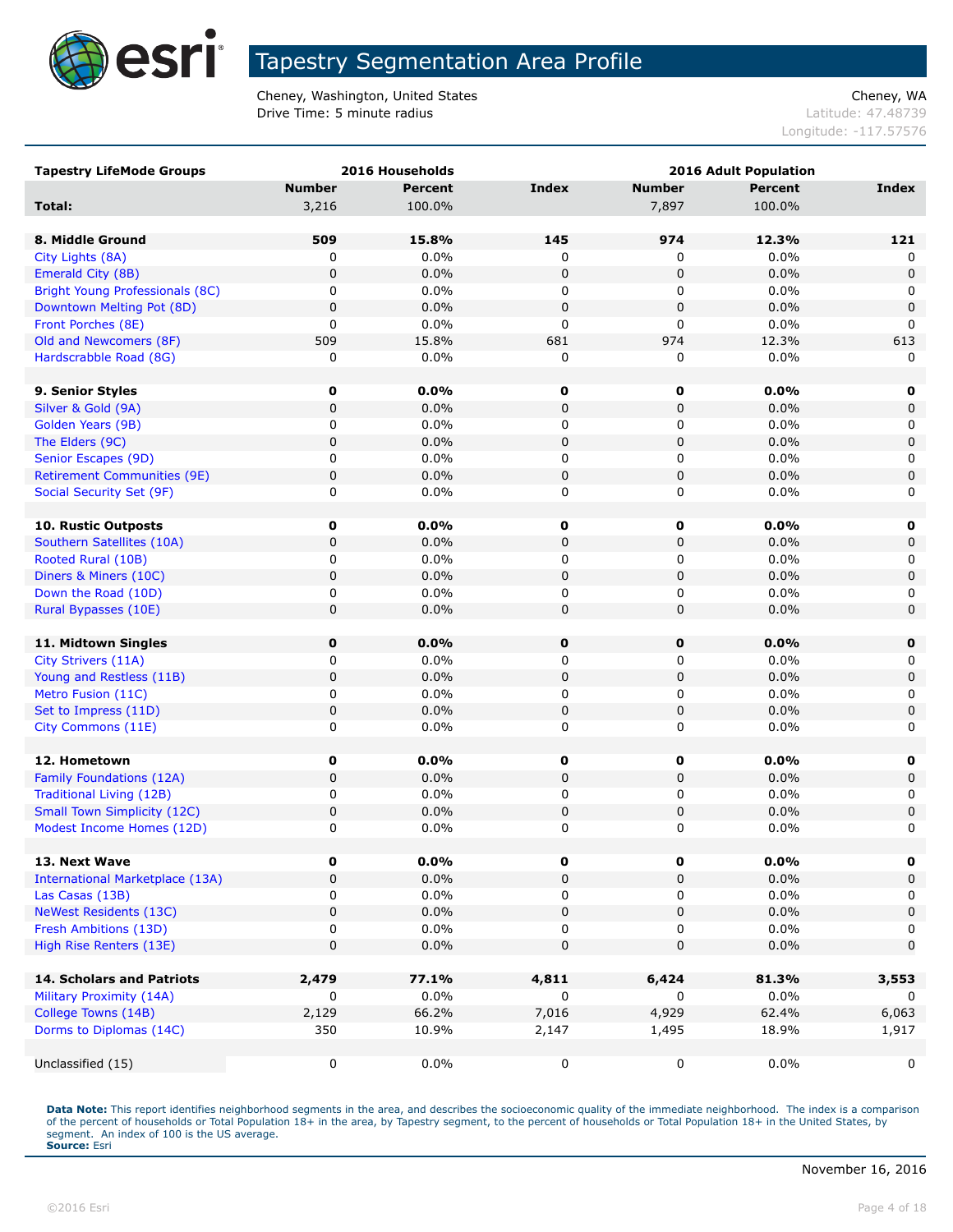

Cheney, Washington, United States Cheney, WA **Drive Time: 5 minute radius Contract Contract Contract Contract Contract Contract Contract Contract Contract Contract Contract Contract Contract Contract Contract Contract Contract Contract Contract Contract Contract Co** 

Longitude: -117.57576

| <b>Tapestry Urbanization Groups</b>    | 2016 Households |                | <b>2016 Adult Population</b> |                |                |             |
|----------------------------------------|-----------------|----------------|------------------------------|----------------|----------------|-------------|
|                                        | <b>Number</b>   | <b>Percent</b> | <b>Index</b>                 | <b>Number</b>  | <b>Percent</b> | Index       |
| Total:                                 | 3,216           | 100.0%         |                              | 7,897          | 100.0%         |             |
|                                        |                 |                |                              |                |                |             |
| 1. Principal Urban Center              | $\bf{0}$        | 0.0%           | 0                            | 0              | 0.0%           | 0           |
| Laptops and Lattes (3A)                | 0               | 0.0%           | $\mathbf 0$                  | 0              | 0.0%           | 0           |
| Metro Renters (3B)                     | $\pmb{0}$       | 0.0%           | $\mathbf 0$                  | $\mathbf 0$    | 0.0%           | 0           |
| Trendsetters (3C)                      | 0               | 0.0%           | 0                            | 0              | 0.0%           | 0           |
| Downtown Melting Pot (8D)              | $\mathbf 0$     | 0.0%           | $\mathbf 0$                  | 0              | 0.0%           | $\mathbf 0$ |
| City Strivers (11A)                    | 0               | 0.0%           | $\mathbf 0$                  | 0              | 0.0%           | 0           |
| <b>NeWest Residents (13C)</b>          | $\pmb{0}$       | 0.0%           | $\pmb{0}$                    | $\mathbf 0$    | 0.0%           | $\mathbf 0$ |
| Fresh Ambitions (13D)                  | 0               | 0.0%           | 0                            | 0              | 0.0%           | 0           |
| High Rise Renters (13E)                | $\mathbf 0$     | 0.0%           | $\mathbf 0$                  | 0              | 0.0%           | 0           |
|                                        |                 |                |                              |                |                |             |
| 2. Urban Periphery                     | $\mathbf 0$     | 0.0%           | $\mathbf 0$                  | 0              | 0.0%           | $\mathbf 0$ |
| Pacific Heights (2C)                   | 0               | 0.0%           | 0                            | 0              | 0.0%           | 0           |
| <b>Rustbelt Traditions (5D)</b>        | $\mathbf 0$     | 0.0%           | $\mathbf 0$                  | $\overline{0}$ | 0.0%           | $\mathbf 0$ |
| Urban Villages (7B)                    | $\mathbf 0$     | 0.0%           | $\mathbf 0$                  | 0              | 0.0%           | 0           |
| American Dreamers (7C)                 | $\mathbf 0$     | 0.0%           | $\pmb{0}$                    | 0              | 0.0%           | $\mathbf 0$ |
| Barrios Urbanos (7D)                   | 0               | 0.0%           | 0                            | 0              | 0.0%           | 0           |
| Southwestern Families (7F)             | $\pmb{0}$       | 0.0%           | $\mathbf 0$                  | 0              | 0.0%           | 0           |
| City Lights (8A)                       | 0               | 0.0%           | 0                            | 0              | 0.0%           | 0           |
| Bright Young Professionals (8C)        | $\mathbf 0$     | 0.0%           | $\mathbf 0$                  | $\mathbf 0$    | 0.0%           | $\mathbf 0$ |
| Metro Fusion (11C)                     | 0               | 0.0%           | 0                            | 0              | 0.0%           | 0           |
| Family Foundations (12A)               | $\mathbf 0$     | 0.0%           | $\mathbf 0$                  | $\mathbf 0$    | 0.0%           | $\mathbf 0$ |
| Modest Income Homes (12D)              | $\mathbf 0$     | 0.0%           | $\mathbf 0$                  | 0              | 0.0%           | 0           |
| <b>International Marketplace (13A)</b> | $\pmb{0}$       | 0.0%           | $\pmb{0}$                    | $\mathbf 0$    | 0.0%           | $\mathbf 0$ |
| Las Casas (13B)                        | $\mathbf 0$     | 0.0%           | $\mathbf 0$                  | 0              | 0.0%           | 0           |
|                                        |                 |                |                              |                |                |             |
| 3. Metro Cities                        | 2,988           | 92.9%          | 509                          | 7,398          | 93.7%          | 552         |
| In Style (5B)                          | $\mathbf 0$     | 0.0%           | $\mathbf 0$                  | 0              | 0.0%           | $\mathbf 0$ |
| Emerald City (8B)                      | 0               | 0.0%           | 0                            | 0              | 0.0%           | 0           |
| Front Porches (8E)                     | $\mathbf 0$     | 0.0%           | $\mathbf 0$                  | 0              | 0.0%           | $\Omega$    |
| Old and Newcomers (8F)                 | 509             | 15.8%          | 681                          | 974            | 12.3%          | 613         |
| Hardscrabble Road (8G)                 | 0               | 0.0%           | 0                            | 0              | 0.0%           | $\mathbf 0$ |
| <b>Retirement Communities (9E)</b>     | 0               | 0.0%           | 0                            | 0              | 0.0%           | 0           |
| Social Security Set (9F)               | $\mathbf 0$     | 0.0%           | $\mathbf 0$                  | 0              | 0.0%           | $\mathbf 0$ |
| Young and Restless (11B)               | $\mathsf 0$     | 0.0%           | 0                            | 0              | 0.0%           | 0           |
| Set to Impress (11D)                   | $\mathbf 0$     | 0.0%           | $\mathbf 0$                  | $\mathbf 0$    | 0.0%           | $\mathbf 0$ |
| City Commons (11E)                     | 0               | 0.0%           | 0                            | 0              | 0.0%           | 0           |
| Traditional Living (12B)               | $\mathbf 0$     | 0.0%           | $\overline{0}$               | 0              | 0.0%           | $\mathbf 0$ |
| College Towns (14B)                    | 2,129           | 66.2%          | 7,016                        | 4,929          | 62.4%          | 6,063       |
| Dorms to Diplomas (14C)                | 350             | 10.9%          | 2,147                        | 1,495          | 18.9%          | 1,917       |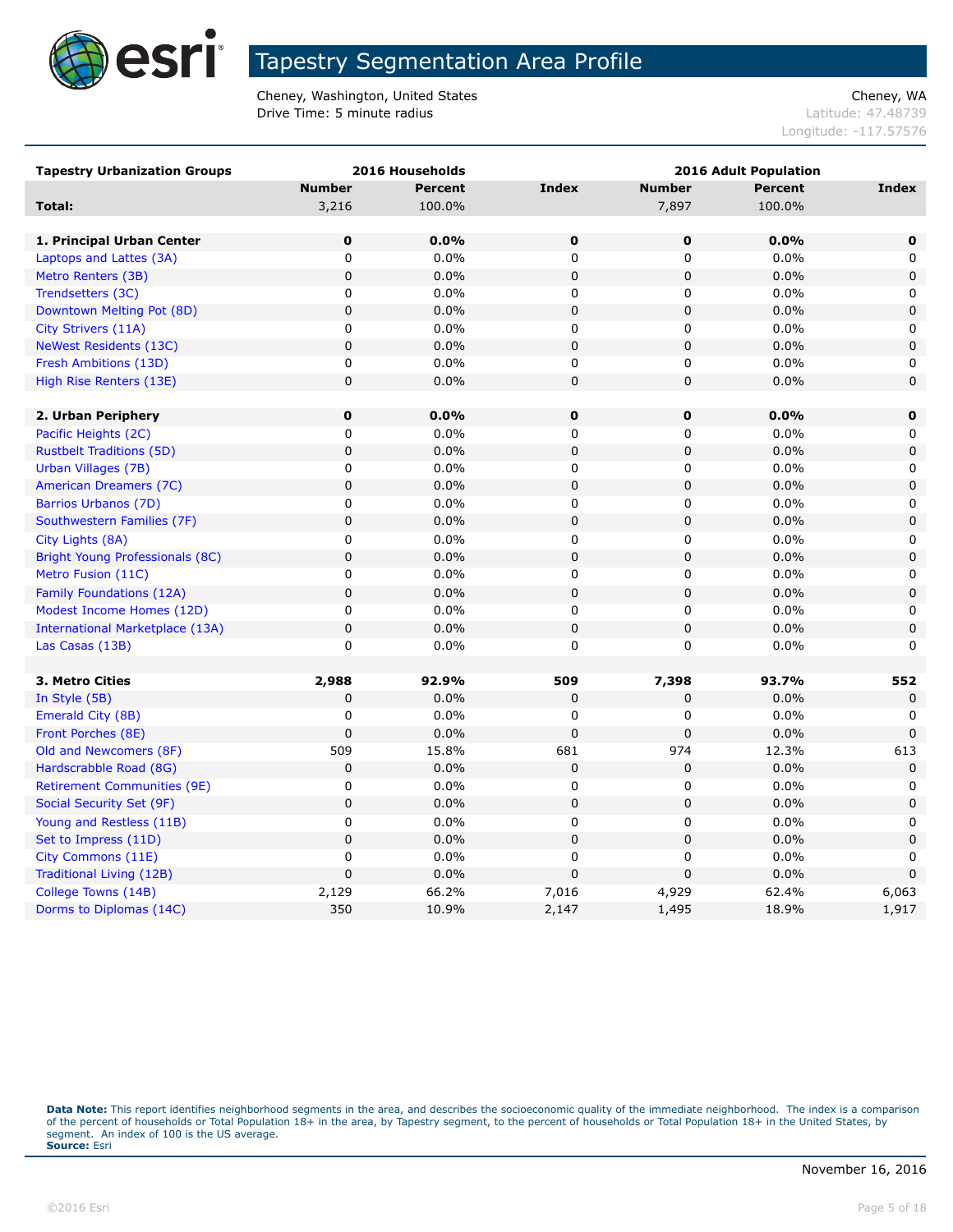

Cheney, Washington, United States Cheney, WA **Drive Time: 5 minute radius Contract Contract Contract Contract Contract Contract Contract Contract Contract Contract Contract Contract Contract Contract Contract Contract Contract Contract Contract Contract Contract Co** 

Longitude: -117.57576

| <b>Tapestry Urbanization Groups</b>    |               | 2016 Households |              | <b>2016 Adult Population</b> |                |              |  |
|----------------------------------------|---------------|-----------------|--------------|------------------------------|----------------|--------------|--|
|                                        | <b>Number</b> | <b>Percent</b>  | <b>Index</b> | <b>Number</b>                | <b>Percent</b> | Index        |  |
| Total:                                 | 3,216         | 100.0%          |              | 7,897                        | 100.0%         |              |  |
| 4. Suburban Periphery                  | 0             | 0.0%            | 0            | 0                            | 0.0%           | 0            |  |
| Top Tier (1A)                          | $\pmb{0}$     | 0.0%            | 0            | 0                            | 0.0%           | $\mathbf 0$  |  |
| Professional Pride (1B)                | 0             | 0.0%            | 0            | 0                            | 0.0%           | 0            |  |
| Boomburbs (1C)                         | $\pmb{0}$     | 0.0%            | 0            | 0                            | 0.0%           | $\mathbf 0$  |  |
| Savvy Suburbanites (1D)                | $\pmb{0}$     | 0.0%            | 0            | 0                            | 0.0%           | 0            |  |
| Exurbanites (1E)                       | $\pmb{0}$     | 0.0%            | 0            | 0                            | 0.0%           | $\pmb{0}$    |  |
| Urban Chic (2A)                        | 0             | 0.0%            | 0            | 0                            | 0.0%           | 0            |  |
| Pleasantville (2B)                     | $\pmb{0}$     | 0.0%            | 0            | 0                            | 0.0%           | $\mathsf 0$  |  |
| <b>Enterprising Professionals (2D)</b> | $\pmb{0}$     | 0.0%            | $\pmb{0}$    | 0                            | 0.0%           | 0            |  |
| Soccer Moms (4A)                       | $\pmb{0}$     | 0.0%            | 0            | 0                            | 0.0%           | 0            |  |
| Home Improvement (4B)                  | 0             | $0.0\%$         | 0            | 0                            | $0.0\%$        | 0            |  |
| <b>Comfortable Empty Nesters (5A)</b>  | $\pmb{0}$     | 0.0%            | 0            | 0                            | 0.0%           | $\pmb{0}$    |  |
| Parks and Rec (5C)                     | $\pmb{0}$     | $0.0\%$         | 0            | 0                            | 0.0%           | 0            |  |
| Midlife Constants (5E)                 | $\pmb{0}$     | 0.0%            | 0            | 0                            | 0.0%           | 0            |  |
| Up and Coming Families (7A)            | $\pmb{0}$     | 0.0%            | 0            | 0                            | $0.0\%$        | $\mathbf 0$  |  |
| Silver & Gold (9A)                     | $\pmb{0}$     | 0.0%            | 0            | 0                            | 0.0%           | $\pmb{0}$    |  |
| Golden Years (9B)                      | 0             | 0.0%            | 0            | 0                            | 0.0%           | 0            |  |
| The Elders (9C)                        | $\pmb{0}$     | 0.0%            | 0            | 0                            | 0.0%           | $\mathbf 0$  |  |
| Military Proximity (14A)               | 0             | 0.0%            | 0            | 0                            | $0.0\%$        | $\mathbf{0}$ |  |
|                                        |               |                 |              |                              |                |              |  |
| 5. Semirural                           | 204           | 6.3%            | 68           | 448                          | 5.7%           | 63           |  |
| Middleburg (4C)                        | 204           | 6.3%            | 224          | 448                          | 5.7%           | 201          |  |
| <b>Heartland Communities (6F)</b>      | 0             | 0.0%            | 0            | 0                            | $0.0\%$        | 0            |  |
| Valley Growers (7E)                    | $\pmb{0}$     | 0.0%            | 0            | 0                            | 0.0%           | $\mathbf 0$  |  |
| Senior Escapes (9D)                    | 0             | 0.0%            | 0            | 0                            | 0.0%           | 0            |  |
| Down the Road (10D)                    | $\mathbf 0$   | 0.0%            | 0            | $\pmb{0}$                    | 0.0%           | $\pmb{0}$    |  |
| <b>Small Town Simplicity (12C)</b>     | 0             | $0.0\%$         | 0            | 0                            | 0.0%           | 0            |  |
|                                        |               |                 |              |                              |                |              |  |
| 6. Rural                               | 24            | 0.7%            | 4            | 51                           | 0.6%           | 4            |  |
| Green Acres (6A)                       | $\mathbf 0$   | 0.0%            | 0            | $\pmb{0}$                    | 0.0%           | $\mathsf 0$  |  |
| Salt of the Earth (6B)                 | 0             | $0.0\%$         | 0            | 0                            | 0.0%           | 0            |  |
| The Great Outdoors (6C)                | 24            | 0.7%            | 48           | 51                           | 0.6%           | 42           |  |
| Prairie Living (6D)                    | $\pmb{0}$     | 0.0%            | 0            | 0                            | 0.0%           | 0            |  |
| Rural Resort Dwellers (6E)             | $\pmb{0}$     | 0.0%            | 0            | 0                            | 0.0%           | $\mathbf 0$  |  |
| Southern Satellites (10A)              | $\pmb{0}$     | $0.0\%$         | 0            | 0                            | 0.0%           | 0            |  |
| Rooted Rural (10B)                     | $\pmb{0}$     | 0.0%            | 0            | 0                            | 0.0%           | $\pmb{0}$    |  |
| Diners & Miners (10C)                  | 0             | 0.0%            | 0            | 0                            | 0%             | 0            |  |
| Rural Bypasses (10E)                   | $\pmb{0}$     | 0.0%            | 0            | 0                            | 0.0%           | 0            |  |
|                                        |               |                 |              |                              |                |              |  |
| Unclassified (15)                      | $\pmb{0}$     | 0.0%            | 0            | 0                            | 0.0%           | 0            |  |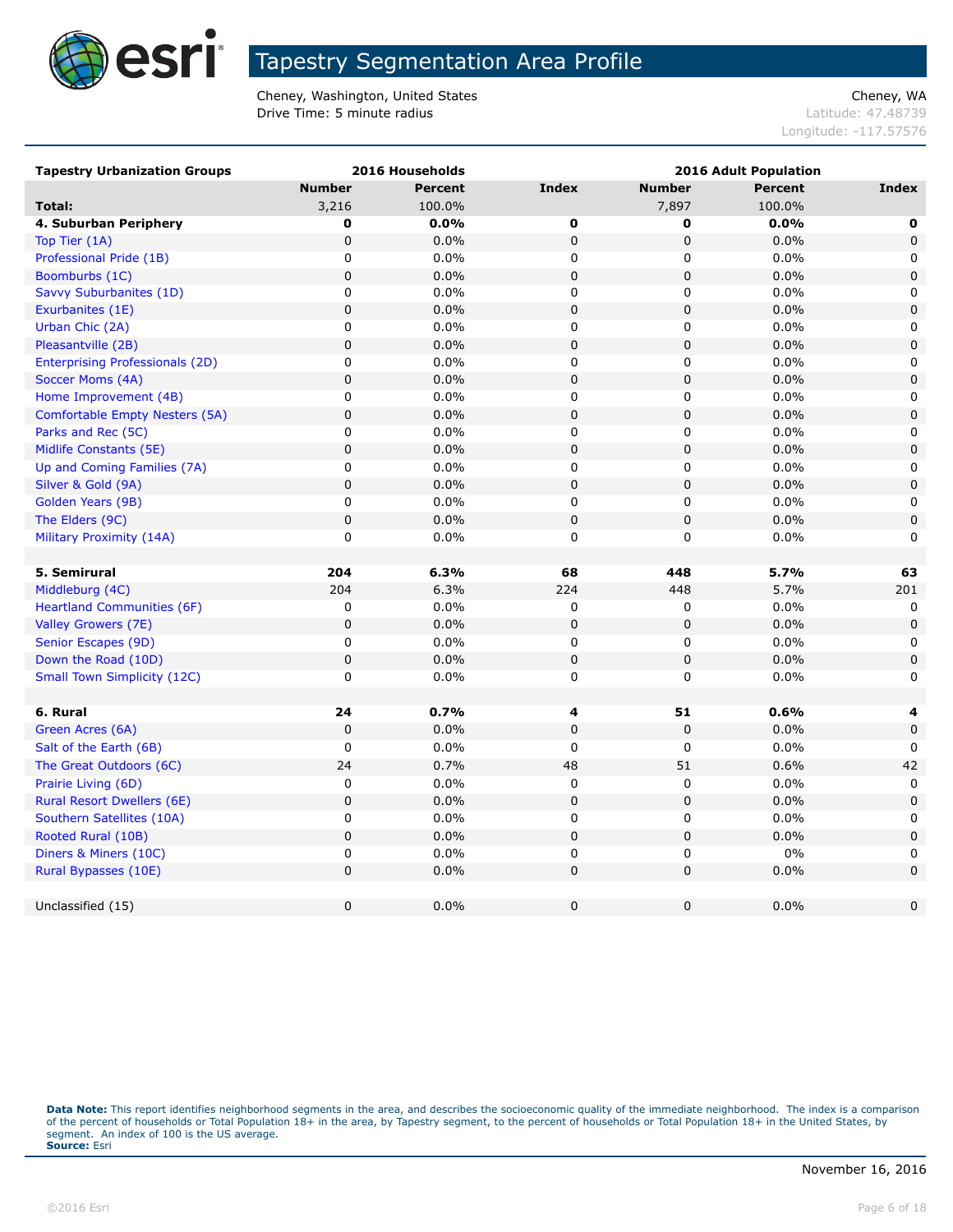

Cheney, Washington, United States Cheney, WA **Drive Time: 10 minute radius Latitude: 47.48739** 

Longitude: -117.57576

#### **Top Twenty Tapestry Segments**

|                         |                                           |                                           | 2016 Households   |                | 2016 U.S. Households |              |
|-------------------------|-------------------------------------------|-------------------------------------------|-------------------|----------------|----------------------|--------------|
|                         |                                           |                                           | <b>Cumulative</b> |                | <b>Cumulative</b>    |              |
| Rank                    | <b>Tapestry Segment</b>                   | <b>Percent</b>                            | <b>Percent</b>    | <b>Percent</b> | Percent              | <b>Index</b> |
| 1                       | College Towns (14B)                       | 63.1%                                     | 63.1%             | 0.9%           | 0.9%                 | 6692         |
| $\mathbf{2}$<br>3       | Old and Newcomers (8F)<br>Middleburg (4C) | 13.2%<br>12.5%                            | 76.3%<br>88.8%    | 2.3%<br>2.8%   | 3.2%<br>6.0%         | 566<br>443   |
| $\overline{\mathbf{4}}$ | Dorms to Diplomas (14C)                   | 9.0%                                      | 97.8%             | 0.5%           | 6.5%                 | 1,785        |
| 5                       | Comfortable Empty Nesters (5A)            | 1.5%                                      | 99.3%             | 2.5%           | 9.0%                 | 60           |
|                         | Subtotal                                  | 99.3%                                     |                   | 9.0%           |                      |              |
|                         |                                           |                                           |                   |                |                      |              |
| 6                       | The Great Outdoors (6C)                   | 0.6%                                      | 99.9%             | 1.6%           | 10.6%                | 42           |
|                         |                                           |                                           |                   |                |                      |              |
|                         |                                           |                                           |                   |                |                      |              |
|                         |                                           |                                           |                   |                |                      |              |
|                         | Subtotal                                  | 0.6%                                      |                   | 1.6%           |                      |              |
|                         |                                           |                                           |                   |                |                      |              |
|                         |                                           |                                           |                   |                |                      |              |
|                         |                                           |                                           |                   |                |                      |              |
|                         |                                           |                                           |                   |                |                      |              |
|                         |                                           |                                           |                   |                |                      |              |
|                         |                                           |                                           |                   |                |                      |              |
|                         |                                           |                                           |                   |                |                      |              |
|                         |                                           |                                           |                   |                |                      |              |
|                         |                                           |                                           |                   |                |                      |              |
|                         |                                           |                                           |                   |                |                      |              |
|                         |                                           |                                           |                   |                |                      |              |
|                         |                                           |                                           |                   |                |                      |              |
|                         |                                           |                                           |                   |                |                      |              |
|                         |                                           |                                           |                   |                |                      |              |
|                         | <b>Total</b>                              | 100.0%                                    |                   | 10.6%          |                      | 941          |
|                         | Top Ten Tapestry Segments Site vs. U.S.   |                                           |                   |                |                      |              |
|                         |                                           |                                           |                   |                |                      |              |
|                         |                                           |                                           |                   |                |                      |              |
|                         |                                           |                                           |                   |                |                      |              |
|                         |                                           |                                           |                   |                |                      |              |
|                         |                                           |                                           |                   |                |                      |              |
|                         |                                           |                                           |                   |                |                      |              |
|                         | The Great Outdoors $(6C)$ -               |                                           |                   |                |                      |              |
|                         | Comfortable Empty Nesters (5A) -          |                                           |                   |                |                      |              |
|                         | Dorms to Diplomas (14C) -                 |                                           |                   |                |                      |              |
|                         | Middleburg (4C) -                         |                                           |                   |                |                      |              |
|                         | Old and Newcomers (8F)                    |                                           |                   |                |                      | Site         |
|                         |                                           |                                           |                   |                |                      | U.S.         |
|                         | College Towns $(14B)$ -                   |                                           |                   |                |                      |              |
|                         | 0                                         | 10<br>20                                  | 30                | 40<br>50       | 60                   |              |
|                         |                                           | Percent of Households by Tapestry Segment |                   |                |                      |              |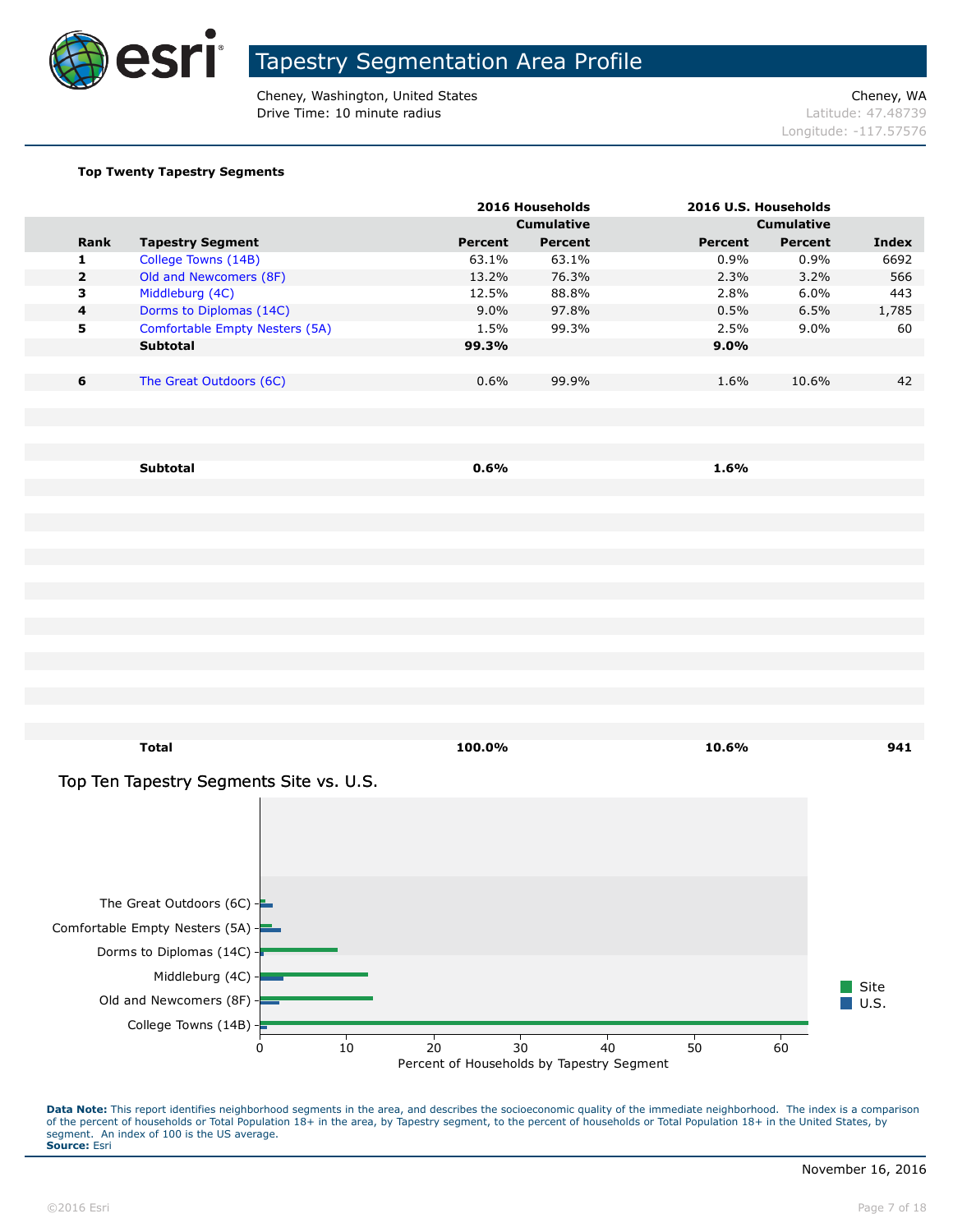

2016 Tapestry Indexes by Households

#### Tapestry Segmentation Area Profile

Cheney, Washington, United States Cheney, WA **Drive Time: 10 minute radius Latitude: 47.48739** 



#### Dat<sup>1</sup>Note: This report identifies neighborhood segments in the area, and describes the socienal approvic quality of the immediate neighborhood. The index is a comparison of the percent of households or Total Population 18+ in the area, by Tapestry segment, to the percent of households or Total Population 18+ in the United States, by segment. An index of 100 is the US average. **Source:** Esri

#### 2016 Tapestry Indexes by Total Population 18+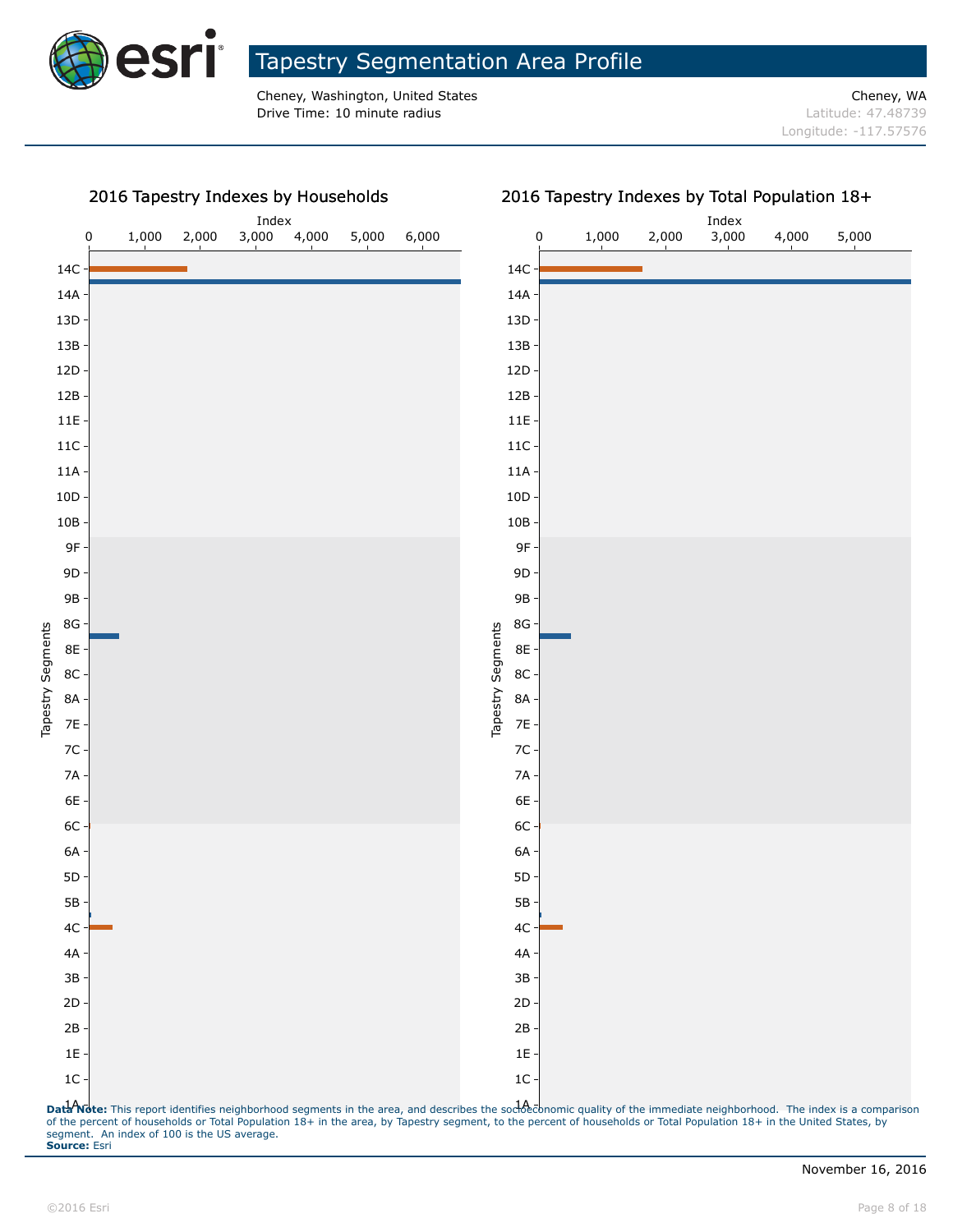

Cheney, Washington, United States Cheney, WA **Drive Time: 10 minute radius Latitude: 47.48739** 

Longitude: -117.57576

| <b>Tapestry LifeMode Groups</b>        |               | 2016 Households |              |               | <b>2016 Adult Population</b> |              |
|----------------------------------------|---------------|-----------------|--------------|---------------|------------------------------|--------------|
|                                        | <b>Number</b> | <b>Percent</b>  | <b>Index</b> | <b>Number</b> | <b>Percent</b>               | <b>Index</b> |
| Total:                                 | 3,869         | 100.0%          |              | 9,217         | 100.0%                       |              |
|                                        |               |                 |              |               |                              |              |
| 1. Affluent Estates                    | 0             | 0.0%            | $\mathbf 0$  | 0             | 0.0%                         | $\mathbf 0$  |
| Top Tier (1A)                          | $\mathbf 0$   | 0.0%            | 0            | $\mathbf 0$   | 0.0%                         | 0            |
| Professional Pride (1B)                | $\mathbf 0$   | 0.0%            | 0            | $\pmb{0}$     | 0.0%                         | 0            |
| Boomburbs (1C)                         | 0             | 0.0%            | 0            | 0             | 0.0%                         | 0            |
| Savvy Suburbanites (1D)                | 0             | 0.0%            | 0            | 0             | 0.0%                         | $\pmb{0}$    |
| Exurbanites (1E)                       | 0             | 0.0%            | 0            | 0             | 0.0%                         | 0            |
|                                        |               |                 |              |               |                              |              |
| 2. Upscale Avenues                     | 0             | 0.0%            | $\mathbf 0$  | 0             | 0.0%                         | 0            |
| Urban Chic (2A)                        | $\pmb{0}$     | 0.0%            | 0            | $\pmb{0}$     | 0.0%                         | 0            |
| Pleasantville (2B)                     | 0             | 0.0%            | 0            | 0             | 0.0%                         | 0            |
| Pacific Heights (2C)                   | $\mathbf 0$   | 0.0%            | 0            | $\mathbf 0$   | 0.0%                         | 0            |
| <b>Enterprising Professionals (2D)</b> | 0             | 0.0%            | 0            | 0             | 0.0%                         | 0            |
|                                        |               |                 |              |               |                              |              |
| 3. Uptown Individuals                  | 0             | $0.0\%$         | 0            | 0             | $0.0\%$                      | 0            |
| Laptops and Lattes (3A)                | $\mathbf 0$   | 0.0%            | 0            | 0             | 0.0%                         | 0            |
| Metro Renters (3B)                     | 0             | 0.0%            | 0            | 0             | 0.0%                         | 0            |
| Trendsetters (3C)                      | $\mathbf 0$   | 0.0%            | 0            | 0             | 0.0%                         | $\mathbf 0$  |
|                                        |               |                 |              |               |                              |              |
| 4. Family Landscapes                   | 485           | 12.5%           | 170          | 983           | 10.7%                        | 139          |
| Soccer Moms (4A)                       | 0             | 0.0%            | 0            | 0             | 0.0%                         | 0            |
| Home Improvement (4B)                  | $\mathbf 0$   | 0.0%            | 0            | 0             | 0.0%                         | $\mathbf 0$  |
| Middleburg (4C)                        | 485           | 12.5%           | 443          | 983           | 10.7%                        | 379          |
|                                        |               |                 |              |               |                              |              |
| 5. GenXurban                           | 57            | 1.5%            | 13           | 101           | 1.1%                         | 10           |
| Comfortable Empty Nesters (5A)         | 57            | 1.5%            | 60           | 101           | 1.1%                         | 44           |
| In Style (5B)                          | 0             | 0.0%            | 0            | 0             | 0.0%                         | 0            |
| Parks and Rec (5C)                     | $\mathbf 0$   | 0.0%            | 0            | 0             | 0.0%                         | $\mathbf 0$  |
| <b>Rustbelt Traditions (5D)</b>        | 0             | 0.0%            | 0            | 0             | 0.0%                         | 0            |
| Midlife Constants (5E)                 | $\mathbf 0$   | 0.0%            | 0            | $\mathbf 0$   | 0.0%                         | 0            |
|                                        |               |                 |              |               |                              |              |
| <b>6. Cozy Country Living</b>          | 25            | 0.6%            | 5            | 53            | 0.6%                         | 5            |
| Green Acres (6A)                       | 0             | 0.0%            | 0            | 0             | 0.0%                         | 0            |
| Salt of the Earth (6B)                 | $\mathbf 0$   | 0.0%            | 0            | 0             | 0.0%                         | 0            |
| The Great Outdoors (6C)                | 25            | 0.6%            | 42           | 53            | 0.6%                         | 38           |
| Prairie Living (6D)                    | $\mathbf 0$   | 0.0%            | 0            | 0             | 0.0%                         | $\mathbf 0$  |
| <b>Rural Resort Dwellers (6E)</b>      | $\Omega$      | 0.0%            | 0            | $\mathbf{0}$  | 0.0%                         | 0            |
| <b>Heartland Communities (6F)</b>      | $\mathbf 0$   | 0.0%            | 0            | $\mathbf 0$   | 0.0%                         | 0            |
|                                        |               |                 |              |               |                              |              |
| 7. Ethnic Enclaves                     | 0             | 0.0%            | $\mathbf 0$  | 0             | 0.0%                         | $\mathbf 0$  |
| Up and Coming Families (7A)            | 0             | $0.0\%$         | 0            | 0             | 0.0%                         | 0            |
| Urban Villages (7B)                    | $\pmb{0}$     | 0.0%            | 0            | 0             | 0.0%                         | 0            |
| <b>American Dreamers (7C)</b>          | 0             | 0.0%            | 0            | 0             | 0.0%                         | 0            |
| Barrios Urbanos (7D)                   | $\pmb{0}$     | 0.0%            | 0            | 0             | 0.0%                         | $\pmb{0}$    |
| Valley Growers (7E)                    | 0             | $0.0\%$         | 0            | 0             | 0.0%                         | 0            |
| Southwestern Families (7F)             | $\pmb{0}$     | 0.0%            | 0            | 0             | 0.0%                         | $\pmb{0}$    |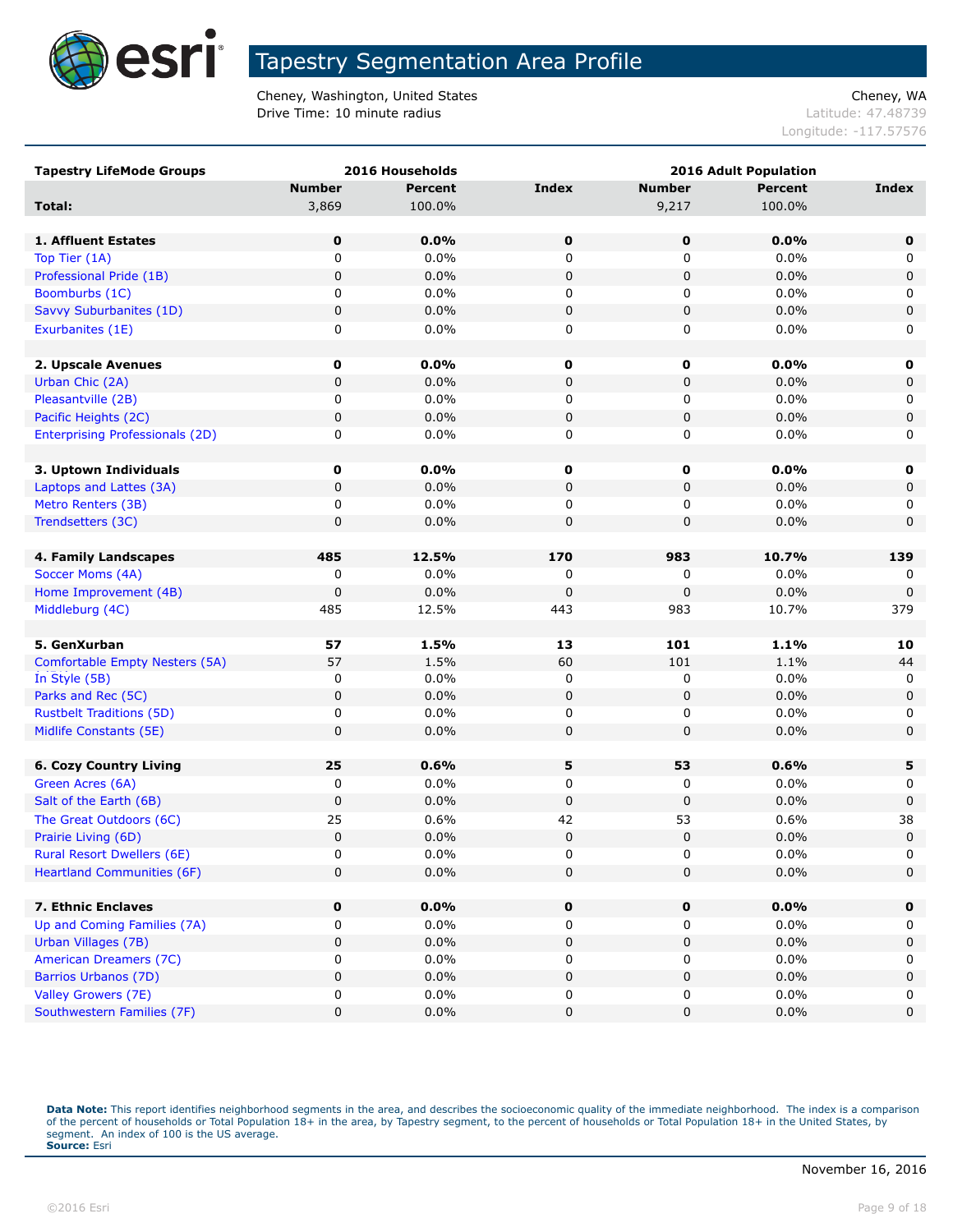

Cheney, Washington, United States Cheney, WA **Drive Time: 10 minute radius Latitude: 47.48739** 

Longitude: -117.57576

| <b>Tapestry LifeMode Groups</b>        |               | 2016 Households | 2016 Adult Population |               |         |             |
|----------------------------------------|---------------|-----------------|-----------------------|---------------|---------|-------------|
|                                        | <b>Number</b> | <b>Percent</b>  | <b>Index</b>          | <b>Number</b> | Percent | Index       |
| Total:                                 | 3,869         | 100.0%          |                       | 9,217         | 100.0%  |             |
|                                        |               |                 |                       |               |         |             |
| 8. Middle Ground                       | 509           | 13.2%           | 120                   | 974           | 10.6%   | 104         |
| City Lights (8A)                       | 0             | $0.0\%$         | 0                     | 0             | 0.0%    | 0           |
| Emerald City (8B)                      | $\pmb{0}$     | 0.0%            | 0                     | 0             | 0.0%    | $\mathbf 0$ |
| <b>Bright Young Professionals (8C)</b> | 0             | 0.0%            | 0                     | 0             | 0.0%    | 0           |
| Downtown Melting Pot (8D)              | $\pmb{0}$     | 0.0%            | $\mathbf 0$           | $\pmb{0}$     | 0.0%    | $\mathbf 0$ |
| Front Porches (8E)                     | 0             | 0.0%            | $\mathbf 0$           | 0             | 0.0%    | $\Omega$    |
| Old and Newcomers (8F)                 | 509           | 13.2%           | 566                   | 974           | 10.6%   | 525         |
| Hardscrabble Road (8G)                 | 0             | 0.0%            | 0                     | 0             | 0.0%    | 0           |
|                                        |               |                 |                       |               |         |             |
| 9. Senior Styles                       | $\mathbf 0$   | 0.0%            | 0                     | 0             | 0.0%    | 0           |
| Silver & Gold (9A)                     | 0             | 0.0%            | $\mathbf 0$           | $\pmb{0}$     | 0.0%    | $\mathsf 0$ |
| Golden Years (9B)                      | 0             | 0.0%            | 0                     | 0             | 0.0%    | 0           |
| The Elders (9C)                        | 0             | 0.0%            | 0                     | 0             | 0.0%    | $\mathbf 0$ |
| Senior Escapes (9D)                    | 0             | 0.0%            | 0                     | 0             | 0.0%    | 0           |
| <b>Retirement Communities (9E)</b>     | $\mathbf 0$   | 0.0%            | $\mathbf 0$           | $\pmb{0}$     | 0.0%    | $\mathbf 0$ |
| Social Security Set (9F)               | 0             | 0.0%            | 0                     | 0             | 0.0%    | 0           |
|                                        |               |                 |                       |               |         |             |
| <b>10. Rustic Outposts</b>             | 0             | 0.0%            | 0                     | 0             | $0.0\%$ | 0           |
| Southern Satellites (10A)              | $\mathbf 0$   | 0.0%            | $\pmb{0}$             | $\pmb{0}$     | 0.0%    | $\mathbf 0$ |
| Rooted Rural (10B)                     | 0             | 0.0%            | 0                     | 0             | 0.0%    | 0           |
| Diners & Miners (10C)                  | 0             | 0.0%            | $\mathbf 0$           | $\pmb{0}$     | 0.0%    | $\mathsf 0$ |
| Down the Road (10D)                    | 0             | 0.0%            | 0                     | 0             | 0.0%    | 0           |
| Rural Bypasses (10E)                   | 0             | 0.0%            | 0                     | 0             | 0.0%    | 0           |
| 11. Midtown Singles                    | $\mathbf 0$   | 0.0%            | $\pmb{0}$             | 0             | 0.0%    | 0           |
| City Strivers (11A)                    | 0             | 0.0%            | 0                     | 0             | 0.0%    | 0           |
| Young and Restless (11B)               | 0             | 0.0%            | 0                     | 0             | 0.0%    | $\mathbf 0$ |
| Metro Fusion (11C)                     | 0             | 0.0%            | 0                     | 0             | 0.0%    | 0           |
| Set to Impress (11D)                   | 0             | 0.0%            | $\pmb{0}$             | $\pmb{0}$     | 0.0%    | $\mathsf 0$ |
| City Commons (11E)                     | 0             | 0.0%            | 0                     | 0             | 0.0%    | 0           |
|                                        |               |                 |                       |               |         |             |
| 12. Hometown                           | 0             | 0.0%            | 0                     | 0             | 0.0%    | 0           |
| Family Foundations (12A)               | 0             | 0.0%            | 0                     | 0             | 0.0%    | $\mathsf 0$ |
| <b>Traditional Living (12B)</b>        | 0             | 0.0%            | 0                     | 0             | 0.0%    | 0           |
| <b>Small Town Simplicity (12C)</b>     | $\mathbf 0$   | 0.0%            | $\mathbf 0$           | $\pmb{0}$     | 0.0%    | $\mathbf 0$ |
| Modest Income Homes (12D)              | 0             | 0.0%            | 0                     | 0             | 0.0%    | 0           |
|                                        |               |                 |                       |               |         |             |
| 13. Next Wave                          | U             | $0.0\%$         | U                     | U             | $0.0\%$ | U           |
| <b>International Marketplace (13A)</b> | 0             | 0.0%            | $\pmb{0}$             | 0             | 0.0%    | 0           |
| Las Casas (13B)                        | 0             | 0.0%            | 0                     | 0             | 0.0%    | 0           |
| <b>NeWest Residents (13C)</b>          | 0             | 0.0%            | $\mathbf 0$           | $\pmb{0}$     | 0.0%    | $\mathbf 0$ |
| Fresh Ambitions (13D)                  | 0             | $0.0\%$         | 0                     | 0             | $0.0\%$ | 0           |
| High Rise Renters (13E)                | 0             | 0.0%            | $\mathbf 0$           | 0             | 0.0%    | $\mathbf 0$ |
|                                        |               |                 |                       |               |         |             |
| 14. Scholars and Patriots              | 2,793         | 72.2%           | 4,505                 | 7,106         | 77.1%   | 3,368       |
| Military Proximity (14A)               | 0             | $0.0\%$         | 0                     | 0             | 0.0%    | 0           |
| College Towns (14B)                    | 2,443         | 63.1%           | 6,692                 | 5,611         | 60.9%   | 5,914       |
| Dorms to Diplomas (14C)                | 350           | 9.0%            | 1,785                 | 1,495         | 16.2%   | 1,643       |
|                                        |               |                 |                       |               |         |             |
| Unclassified (15)                      | 0             | 0.0%            | 0                     | 0             | $0.0\%$ | 0           |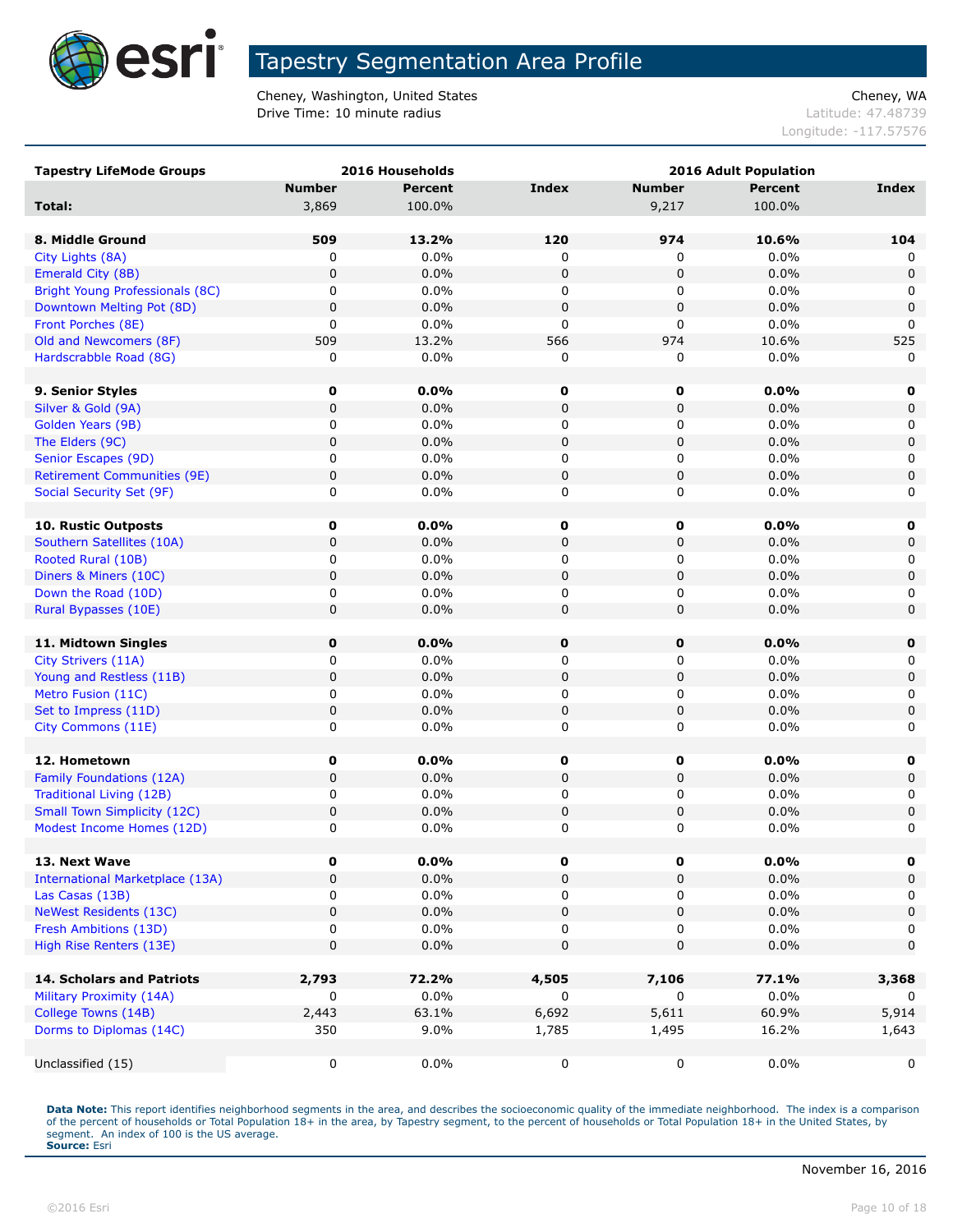

Cheney, Washington, United States Cheney, WA Drive Time: 10 minute radius and the contract of the contract of the latitude: 47.48739

Longitude: -117.57576

| <b>Tapestry Urbanization Groups</b> |               | 2016 Households |                |               | <b>2016 Adult Population</b> |              |
|-------------------------------------|---------------|-----------------|----------------|---------------|------------------------------|--------------|
|                                     | <b>Number</b> | Percent         | <b>Index</b>   | <b>Number</b> | <b>Percent</b>               | <b>Index</b> |
| Total:                              | 3,869         | 100.0%          |                | 9,217         | 100.0%                       |              |
|                                     |               |                 |                |               |                              |              |
| 1. Principal Urban Center           | $\mathbf 0$   | 0.0%            | $\mathbf 0$    | $\mathbf 0$   | 0.0%                         | $\mathbf 0$  |
| Laptops and Lattes (3A)             | $\mathsf 0$   | 0.0%            | $\mathbf 0$    | 0             | 0.0%                         | 0            |
| Metro Renters (3B)                  | $\mathbf 0$   | 0.0%            | $\mathbf 0$    | $\mathbf 0$   | 0.0%                         | $\mathbf 0$  |
| Trendsetters (3C)                   | 0             | 0.0%            | 0              | 0             | 0.0%                         | 0            |
| Downtown Melting Pot (8D)           | $\mathbf 0$   | 0.0%            | $\mathbf 0$    | $\mathbf 0$   | 0.0%                         | 0            |
| City Strivers (11A)                 | $\mathsf 0$   | 0.0%            | $\mathbf 0$    | 0             | 0.0%                         | 0            |
| <b>NeWest Residents (13C)</b>       | $\mathbf 0$   | 0.0%            | $\mathbf 0$    | 0             | 0.0%                         | $\mathbf 0$  |
| Fresh Ambitions (13D)               | 0             | $0.0\%$         | 0              | 0             | 0.0%                         | 0            |
| High Rise Renters (13E)             | $\mathbf 0$   | 0.0%            | $\mathbf 0$    | $\pmb{0}$     | 0.0%                         | 0            |
|                                     |               |                 |                |               |                              |              |
| 2. Urban Periphery                  | $\bf{0}$      | 0.0%            | $\mathbf 0$    | 0             | $0.0\%$                      | $\mathbf 0$  |
| Pacific Heights (2C)                | 0             | 0.0%            | 0              | 0             | 0.0%                         | 0            |
| <b>Rustbelt Traditions (5D)</b>     | $\mathbf 0$   | 0.0%            | $\overline{0}$ | $\pmb{0}$     | 0.0%                         | $\pmb{0}$    |
| Urban Villages (7B)                 | 0             | 0.0%            | $\mathbf 0$    | 0             | 0.0%                         | 0            |
| American Dreamers (7C)              | $\pmb{0}$     | 0.0%            | $\pmb{0}$      | 0             | 0.0%                         | $\mathbf 0$  |
| Barrios Urbanos (7D)                | 0             | 0.0%            | $\mathbf 0$    | 0             | 0.0%                         | 0            |
| Southwestern Families (7F)          | $\mathbf 0$   | 0.0%            | $\mathbf 0$    | $\pmb{0}$     | 0.0%                         | $\mathbf 0$  |
| City Lights (8A)                    | $\mathsf 0$   | $0.0\%$         | $\mathbf 0$    | 0             | 0.0%                         | 0            |
| Bright Young Professionals (8C)     | 0             | 0.0%            | $\mathbf 0$    | 0             | 0.0%                         | 0            |
| Metro Fusion (11C)                  | 0             | $0.0\%$         | 0              | 0             | 0.0%                         | 0            |
| Family Foundations (12A)            | $\mathbf 0$   | 0.0%            | $\pmb{0}$      | 0             | 0.0%                         | 0            |
| Modest Income Homes (12D)           | 0             | 0.0%            | 0              | 0             | 0.0%                         | 0            |
| International Marketplace (13A)     | $\mathbf 0$   | 0.0%            | $\mathbf 0$    | 0             | 0.0%                         | $\mathbf 0$  |
| Las Casas (13B)                     | 0             | 0.0%            | 0              | 0             | 0.0%                         | 0            |
|                                     |               |                 |                |               |                              |              |
| 3. Metro Cities                     | 3,302         | 85.3%           | 467            | 8,080         | 87.7%                        | 517          |
| In Style (5B)                       | 0             | 0.0%            | 0              | 0             | 0.0%                         | $\Omega$     |
| Emerald City (8B)                   | 0             | $0.0\%$         | 0              | 0             | 0.0%                         | 0            |
| Front Porches (8E)                  | $\mathbf 0$   | 0.0%            | $\pmb{0}$      | $\mathbf 0$   | 0.0%                         | $\mathbf{0}$ |
| Old and Newcomers (8F)              | 509           | 13.2%           | 566            | 974           | 10.6%                        | 525          |
| Hardscrabble Road (8G)              | $\mathbf 0$   | 0.0%            | $\mathbf 0$    | 0             | 0.0%                         | $\mathbf 0$  |
| <b>Retirement Communities (9E)</b>  | 0             | 0.0%            | 0              | 0             | 0.0%                         | 0            |
| Social Security Set (9F)            | $\pmb{0}$     | 0.0%            | $\mathbf 0$    | $\pmb{0}$     | 0.0%                         | $\mathbf 0$  |
| Young and Restless (11B)            | 0             | $0.0\%$         | 0              | $\mathbf 0$   | 0.0%                         | 0            |
| Set to Impress (11D)                | $\mathbf 0$   | 0.0%            | $\mathbf 0$    | 0             | 0.0%                         | $\mathbf 0$  |
| City Commons (11E)                  | $\pmb{0}$     | $0.0\%$         | $\pmb{0}$      | 0             | 0.0%                         | $\Omega$     |
| Traditional Living (12B)            | $\mathbf 0$   | 0.0%            | $\pmb{0}$      | 0             | 0.0%                         | $\mathbf 0$  |
| College Towns (14B)                 | 2,443         | 63.1%           | 6,692          | 5,611         | 60.9%                        | 5,914        |
| Dorms to Diplomas (14C)             | 350           | 9.0%            | 1,785          | 1,495         | 16.2%                        | 1,643        |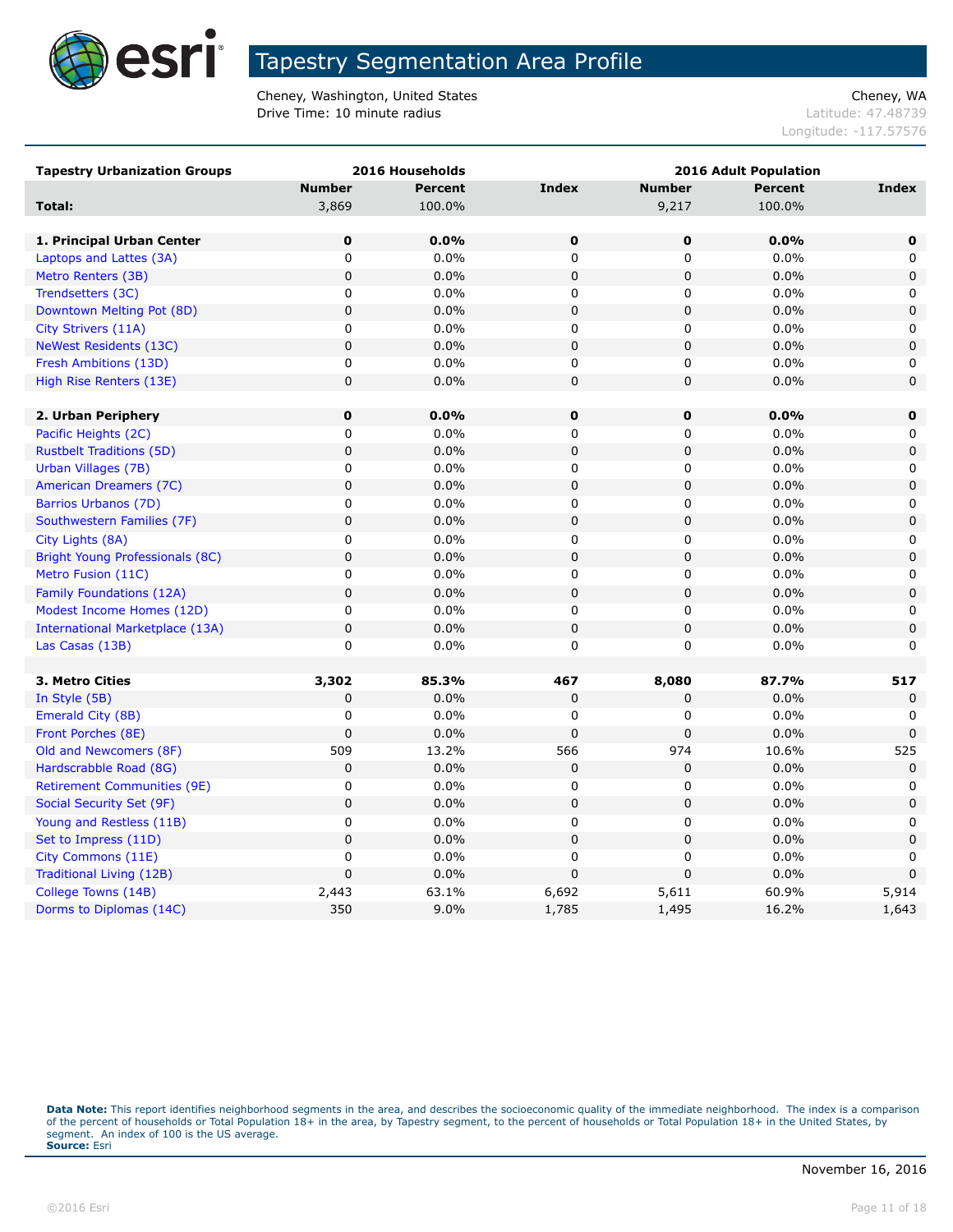

Cheney, Washington, United States Cheney, WA Drive Time: 10 minute radius and the contract of the contract of the latitude: 47.48739

Longitude: -117.57576

| <b>Tapestry Urbanization Groups</b>    |               | 2016 Households |              | <b>2016 Adult Population</b> |                |              |
|----------------------------------------|---------------|-----------------|--------------|------------------------------|----------------|--------------|
|                                        | <b>Number</b> | <b>Percent</b>  | <b>Index</b> | <b>Number</b>                | <b>Percent</b> | <b>Index</b> |
| Total:                                 | 3,869         | 100.0%          |              | 9,217                        | 100.0%         |              |
| 4. Suburban Periphery                  | 57            | 1.5%            | 5            | 101                          | 1.1%           | 3            |
| Top Tier (1A)                          | $\pmb{0}$     | 0.0%            | $\pmb{0}$    | 0                            | 0.0%           | $\mathbf 0$  |
| Professional Pride (1B)                | 0             | 0.0%            | 0            | 0                            | 0.0%           | 0            |
| Boomburbs (1C)                         | 0             | 0.0%            | 0            | $\pmb{0}$                    | 0.0%           | $\mathbf 0$  |
| Savvy Suburbanites (1D)                | 0             | 0.0%            | 0            | 0                            | 0.0%           | 0            |
| Exurbanites (1E)                       | 0             | 0.0%            | 0            | 0                            | 0.0%           | $\mathbf 0$  |
| Urban Chic (2A)                        | 0             | 0.0%            | 0            | 0                            | 0.0%           | 0            |
| Pleasantville (2B)                     | 0             | 0.0%            | 0            | $\pmb{0}$                    | 0.0%           | $\mathbf 0$  |
| <b>Enterprising Professionals (2D)</b> | 0             | 0.0%            | 0            | 0                            | 0.0%           | 0            |
| Soccer Moms (4A)                       | 0             | 0.0%            | $\mathbf 0$  | $\mathbf 0$                  | 0.0%           | $\mathbf 0$  |
| Home Improvement (4B)                  | 0             | 0.0%            | 0            | 0                            | 0.0%           | $\mathbf 0$  |
| Comfortable Empty Nesters (5A)         | 57            | 1.5%            | 60           | 101                          | 1.1%           | 44           |
| Parks and Rec (5C)                     | 0             | 0.0%            | $\pmb{0}$    | 0                            | 0.0%           | $\mathbf 0$  |
| Midlife Constants (5E)                 | $\pmb{0}$     | 0.0%            | 0            | 0                            | 0.0%           | 0            |
| Up and Coming Families (7A)            | 0             | 0.0%            | 0            | 0                            | 0.0%           | $\mathbf 0$  |
| Silver & Gold (9A)                     | $\pmb{0}$     | 0.0%            | $\pmb{0}$    | 0                            | 0.0%           | $\pmb{0}$    |
| Golden Years (9B)                      | 0             | 0.0%            | 0            | 0                            | 0.0%           | 0            |
| The Elders (9C)                        | 0             | 0.0%            | 0            | 0                            | 0.0%           | $\mathbf 0$  |
| Military Proximity (14A)               | 0             | 0.0%            | 0            | 0                            | 0.0%           | 0            |
|                                        |               |                 |              |                              |                |              |
| 5. Semirural                           | 485           | 12.5%           | 134          | 983                          | 10.7%          | 118          |
| Middleburg (4C)                        | 485           | 12.5%           | 443          | 983                          | 10.7%          | 379          |
| <b>Heartland Communities (6F)</b>      | 0             | 0.0%            | 0            | 0                            | 0.0%           | 0            |
| Valley Growers (7E)                    | 0             | 0.0%            | 0            | 0                            | 0.0%           | $\mathbf 0$  |
| Senior Escapes (9D)                    | 0             | 0.0%            | 0            | 0                            | 0.0%           | 0            |
| Down the Road (10D)                    | 0             | 0.0%            | 0            | $\pmb{0}$                    | 0.0%           | $\mathbf 0$  |
| <b>Small Town Simplicity (12C)</b>     | 0             | 0.0%            | 0            | 0                            | 0.0%           | 0            |
|                                        |               |                 |              |                              |                |              |
| 6. Rural                               | 25            | 0.6%            | 4            | 53                           | 0.6%           | 3            |
| Green Acres (6A)                       | $\pmb{0}$     | 0.0%            | $\pmb{0}$    | 0                            | 0.0%           | $\mathbf 0$  |
| Salt of the Earth (6B)                 | 0             | 0.0%            | 0            | 0                            | 0.0%           | 0            |
| The Great Outdoors (6C)                | 25            | 0.6%            | 42           | 53                           | 0.6%           | 38           |
| Prairie Living (6D)                    | 0             | 0.0%            | 0            | 0                            | 0.0%           | 0            |
| <b>Rural Resort Dwellers (6E)</b>      | $\pmb{0}$     | 0.0%            | 0            | $\pmb{0}$                    | 0.0%           | $\mathbf 0$  |
| Southern Satellites (10A)              | 0             | 0.0%            | 0            | 0                            | 0.0%           | 0            |
| Rooted Rural (10B)                     | $\pmb{0}$     | 0.0%            | 0            | $\pmb{0}$                    | 0.0%           | $\pmb{0}$    |
| Diners & Miners (10C)                  | 0             | 0.0%            | 0            | 0                            | 0%             | 0            |
| Rural Bypasses (10E)                   | $\pmb{0}$     | 0.0%            | $\pmb{0}$    | $\mathbf 0$                  | 0.0%           | 0            |
|                                        |               |                 |              |                              |                |              |
| Unclassified (15)                      | 0             | 0.0%            | $\mathbf 0$  | 0                            | 0.0%           | $\mathbf 0$  |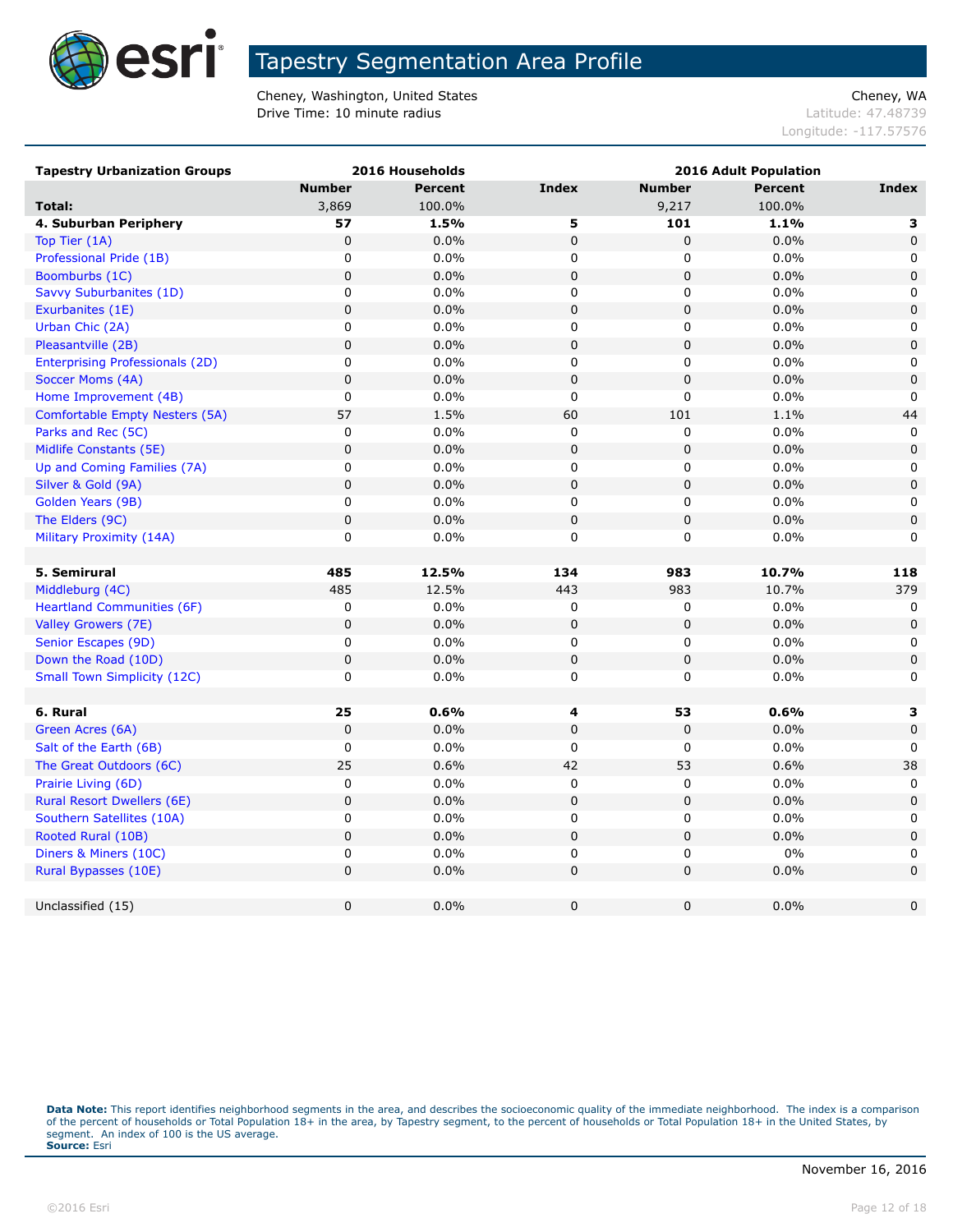

Cheney, Washington, United States Cheney, WA **Drive Time: 15 minute radius Latitude: 47.48739** 

Longitude: -117.57576

#### **Top Twenty Tapestry Segments**

|                |                                |         | 2016 Households   |                   | 2016 U.S. Households |       |
|----------------|--------------------------------|---------|-------------------|-------------------|----------------------|-------|
|                |                                |         | <b>Cumulative</b> | <b>Cumulative</b> |                      |       |
| <b>Rank</b>    | <b>Tapestry Segment</b>        | Percent | Percent           | Percent           | Percent              | Index |
| 1.             | College Towns (14B)            | 46.3%   | 46.3%             | $0.9\%$           | 0.9%                 | 4908  |
| $\overline{2}$ | Middleburg (4C)                | 28.9%   | 75.2%             | 2.8%              | 3.7%                 | 1,020 |
| 3              | Old and Newcomers (8F)         | $9.7\%$ | 84.9%             | 2.3%              | $6.0\%$              | 415   |
| 4              | Dorms to Diplomas (14C)        | 6.6%    | 91.5%             | 0.5%              | 6.5%                 | 1,294 |
| 5              | The Great Outdoors (6C)        | 3.7%    | 95.2%             | 1.6%              | 8.1%                 | 241   |
|                | <b>Subtotal</b>                | 95.2%   |                   | 8.1%              |                      |       |
|                |                                |         |                   |                   |                      |       |
| 6              | Comfortable Empty Nesters (5A) | 3.4%    | 98.6%             | 2.5%              | 10.6%                | 138   |
| 7              | Green Acres (6A)               | 1.5%    | 100.1%            | 3.2%              | 13.8%                | 47    |
|                |                                |         |                   |                   |                      |       |
|                |                                |         |                   |                   |                      |       |

**Subtotal 4.9% 5.7%**

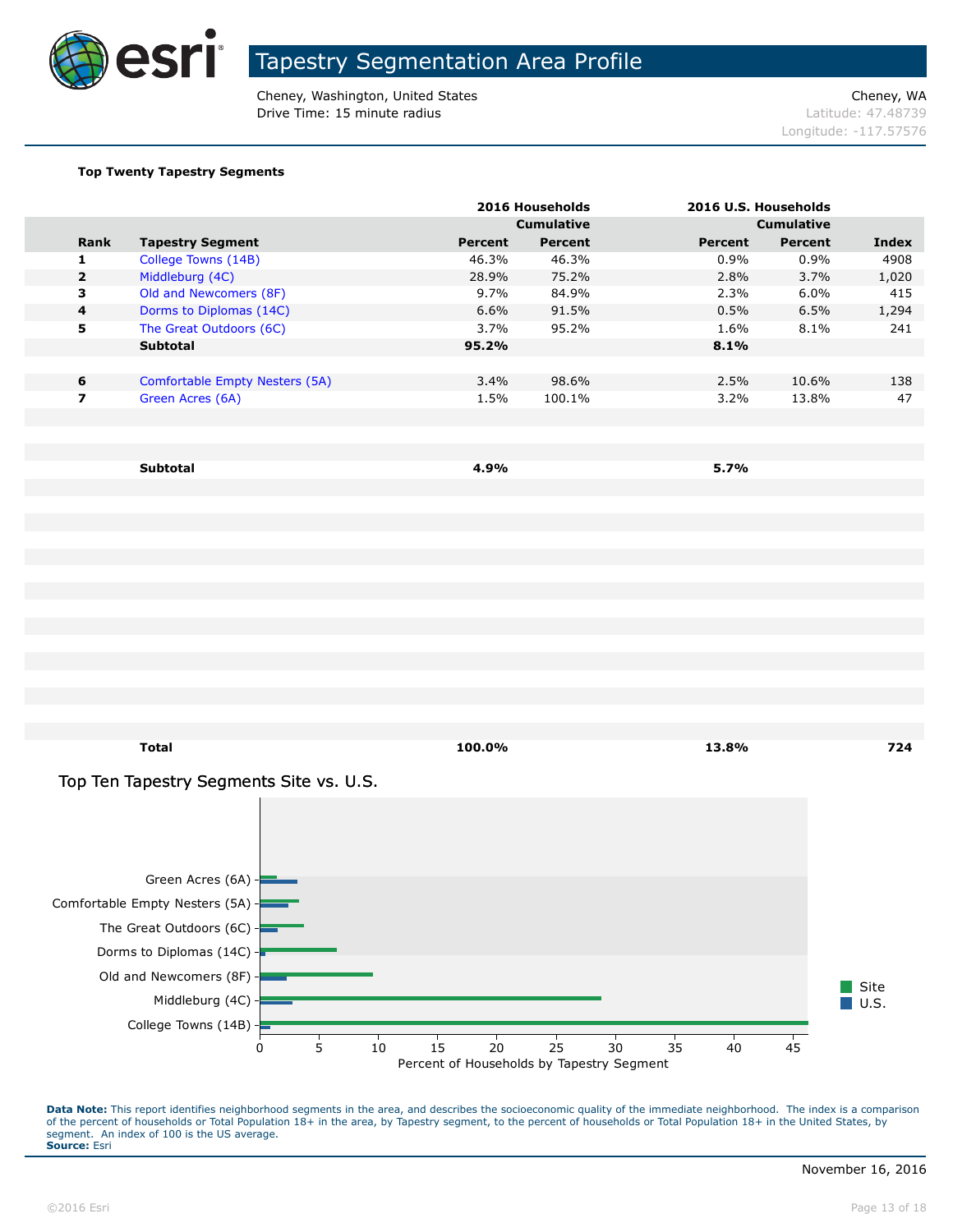

Cheney, Washington, United States Cheney, WA **Drive Time: 15 minute radius Latitude: 47.48739** 

Longitude: -117.57576

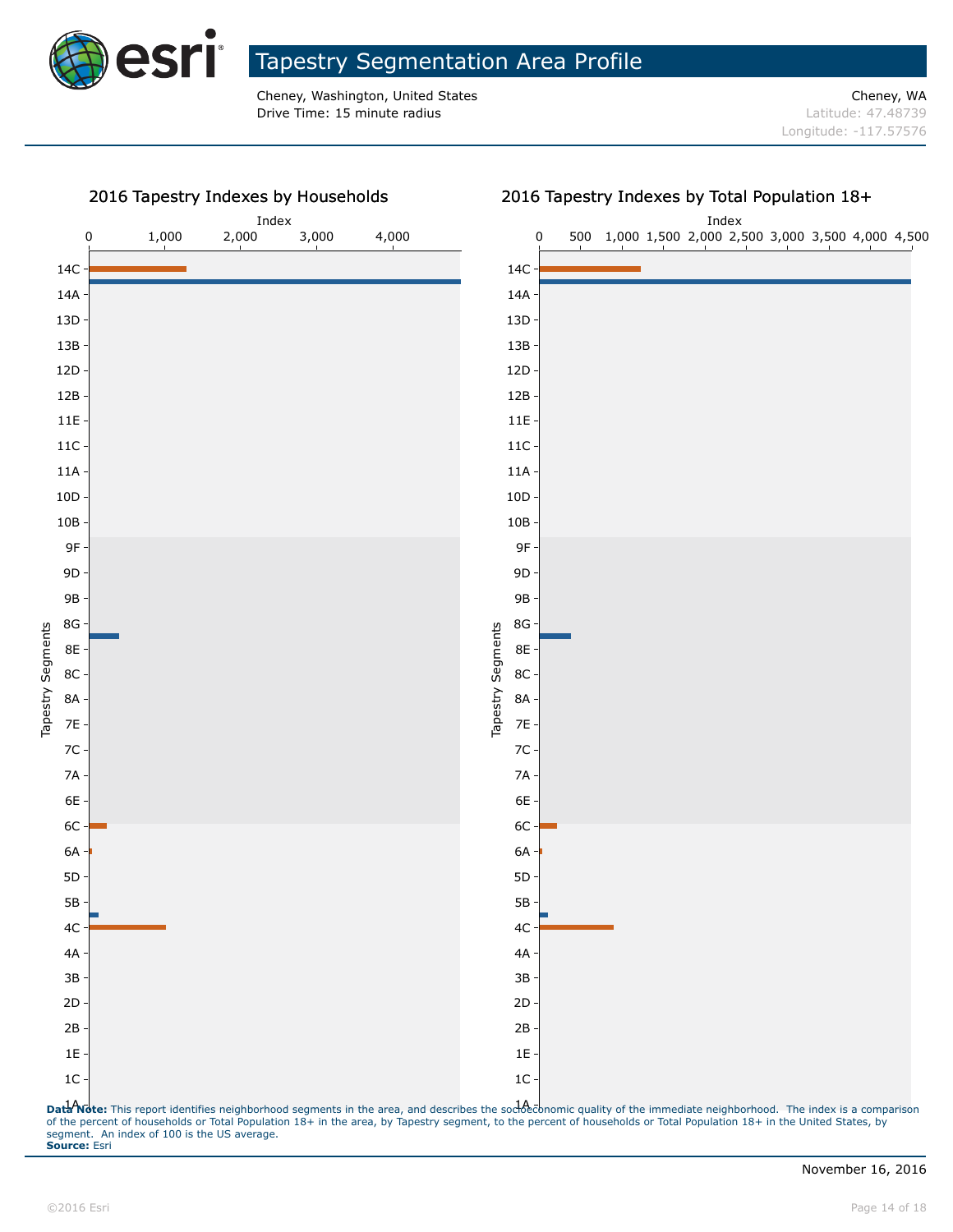

Cheney, Washington, United States Cheney, WA **Drive Time: 15 minute radius Latitude: 47.48739** 

Longitude: -117.57576

| <b>Tapestry LifeMode Groups</b>        |               | 2016 Households | <b>2016 Adult Population</b> |               |                |              |
|----------------------------------------|---------------|-----------------|------------------------------|---------------|----------------|--------------|
|                                        | <b>Number</b> | <b>Percent</b>  | <b>Index</b>                 | <b>Number</b> | <b>Percent</b> | <b>Index</b> |
| Total:                                 | 5,335         | 100.0%          |                              | 12,233        | 100.0%         |              |
|                                        |               |                 |                              |               |                |              |
| 1. Affluent Estates                    | 0             | 0.0%            | $\mathbf 0$                  | 0             | 0.0%           | $\mathbf 0$  |
| Top Tier (1A)                          | 0             | 0.0%            | 0                            | 0             | 0.0%           | 0            |
| Professional Pride (1B)                | $\pmb{0}$     | 0.0%            | 0                            | 0             | 0.0%           | $\mathbf 0$  |
| Boomburbs (1C)                         | 0             | 0.0%            | 0                            | 0             | 0.0%           | 0            |
| Savvy Suburbanites (1D)                | $\pmb{0}$     | 0.0%            | 0                            | 0             | 0.0%           | 0            |
| Exurbanites (1E)                       | 0             | 0.0%            | 0                            | 0             | 0.0%           | 0            |
|                                        |               |                 |                              |               |                |              |
| 2. Upscale Avenues                     | 0             | 0.0%            | $\mathbf 0$                  | 0             | 0.0%           | 0            |
| Urban Chic (2A)                        | $\pmb{0}$     | 0.0%            | 0                            | 0             | 0.0%           | $\mathbf 0$  |
| Pleasantville (2B)                     | 0             | 0.0%            | 0                            | 0             | 0.0%           | 0            |
| Pacific Heights (2C)                   | $\pmb{0}$     | 0.0%            | 0                            | 0             | 0.0%           | $\mathbf 0$  |
| <b>Enterprising Professionals (2D)</b> | 0             | 0.0%            | 0                            | 0             | 0.0%           | 0            |
|                                        |               |                 |                              |               |                |              |
| 3. Uptown Individuals                  | 0             | 0.0%            | 0                            | 0             | 0.0%           | 0            |
| Laptops and Lattes (3A)                | 0             | 0.0%            | 0                            | 0             | 0.0%           | 0            |
| Metro Renters (3B)                     | 0             | 0.0%            | 0                            | 0             | 0.0%           | 0            |
| Trendsetters (3C)                      | $\pmb{0}$     | 0.0%            | 0                            | 0             | 0.0%           | $\mathbf 0$  |
|                                        |               |                 |                              |               |                |              |
| 4. Family Landscapes                   | 1,539         | 28.8%           | 390                          | 3,131         | 25.6%          | 333          |
| Soccer Moms (4A)                       | 0             | 0.0%            | 0                            | 0             | 0.0%           | 0            |
| Home Improvement (4B)                  | $\mathbf 0$   | 0.0%            | 0                            | 0             | 0.0%           | 0            |
| Middleburg (4C)                        | 1,539         | 28.8%           | 1,019                        | 3,131         | 25.6%          | 909          |
|                                        |               |                 |                              |               |                |              |
| 5. GenXurban                           | 181           | 3.4%            | 30                           | 353           | 2.9%           | 26           |
| Comfortable Empty Nesters (5A)         | 181           | 3.4%            | 138                          | 353           | 2.9%           | 117          |
| In Style (5B)                          | 0             | 0.0%            | 0                            | 0             | 0.0%           | 0            |
| Parks and Rec (5C)                     | $\pmb{0}$     | 0.0%            | 0                            | 0             | 0.0%           | $\mathbf 0$  |
| <b>Rustbelt Traditions (5D)</b>        | 0             | 0.0%            | 0                            | 0             | 0.0%           | 0            |
| Midlife Constants (5E)                 | 0             | $0.0\%$         | 0                            | 0             | 0.0%           | 0            |
|                                        |               |                 |                              |               |                |              |
| <b>6. Cozy Country Living</b>          | 280           | 5.2%            | 43                           | 602           | 4.9%           | 41           |
| Green Acres (6A)                       | 80            | 1.5%            | 47                           | 182           | 1.5%           | 45           |
| Salt of the Earth (6B)                 | 0             | 0.0%            | 0                            | 0             | 0.0%           | $\mathbf 0$  |
| The Great Outdoors (6C)                | 200           | 3.7%            | 241                          | 420           | 3.4%           | 225          |
| Prairie Living (6D)                    | $\pmb{0}$     | 0.0%            | 0                            | 0             | 0.0%           | $\mathbf 0$  |
| <b>Rural Resort Dwellers (6E)</b>      | 0             | $0.0\%$         | 0                            | 0             | 0.0%           | 0            |
| <b>Heartland Communities (6F)</b>      | $\pmb{0}$     | 0.0%            | 0                            | $\mathbf 0$   | 0.0%           | 0            |
| 7. Ethnic Enclaves                     | 0             | 0.0%            |                              |               | 0.0%           |              |
| Up and Coming Families (7A)            | 0             | $0.0\%$         | $\mathbf 0$<br>0             | 0<br>0        | 0.0%           | $\mathbf 0$  |
| Urban Villages (7B)                    | $\pmb{0}$     | 0.0%            | 0                            | 0             | 0.0%           | 0<br>0       |
| American Dreamers (7C)                 | 0             | 0.0%            | 0                            | 0             | 0.0%           | 0            |
| Barrios Urbanos (7D)                   | 0             | 0.0%            | 0                            | 0             | 0.0%           | 0            |
| Valley Growers (7E)                    | 0             | $0.0\%$         | 0                            | 0             | 0.0%           | 0            |
| Southwestern Families (7F)             | $\pmb{0}$     | 0.0%            | 0                            | 0             | 0.0%           | 0            |
|                                        |               |                 |                              |               |                |              |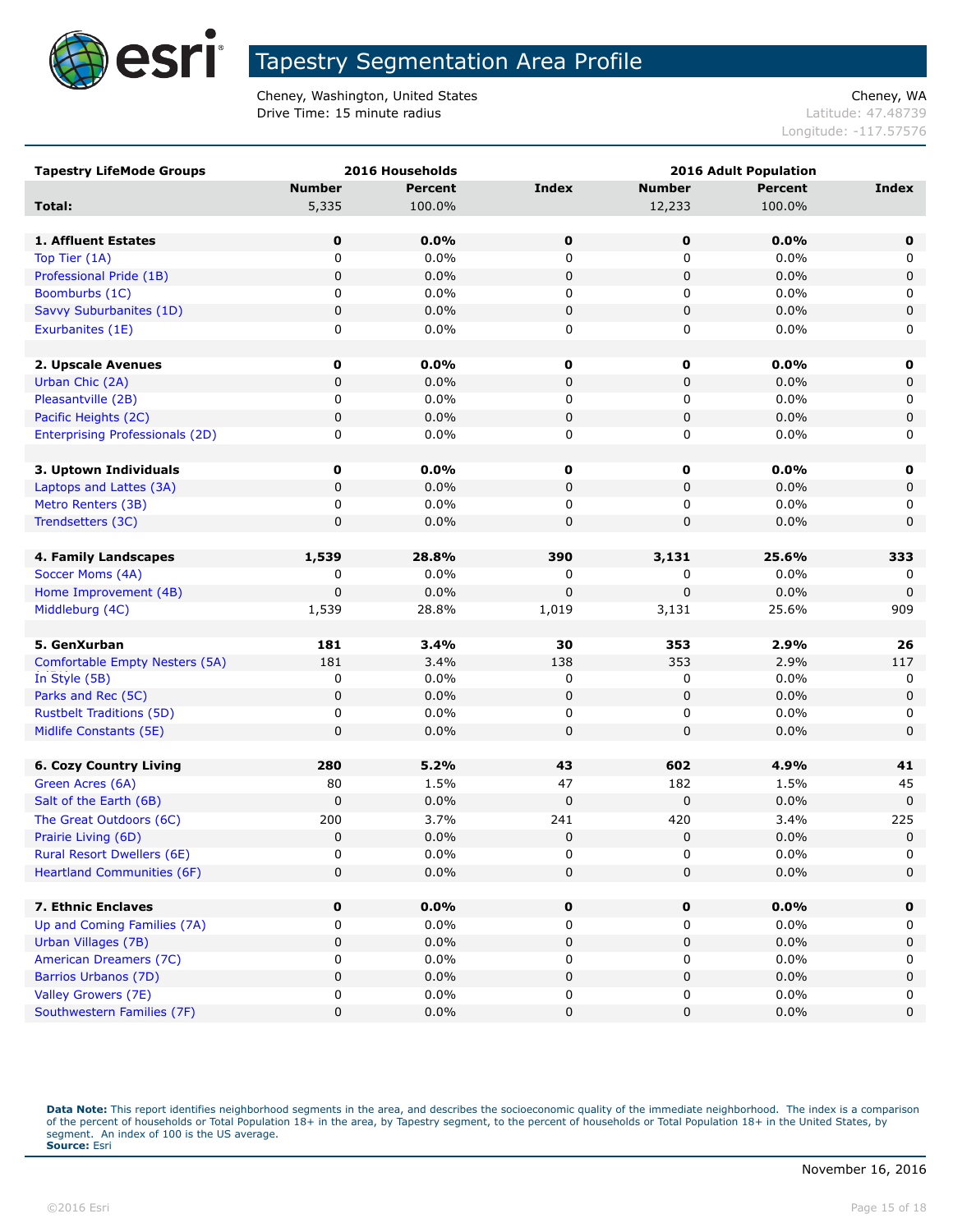

Cheney, Washington, United States Cheney, WA **Drive Time: 15 minute radius Contract Contract Contract Contract Contract Contract Contract Contract Contract Contract Contract Contract Contract Contract Contract Contract Contract Contract Contract Contract Contract C** 

Longitude: -117.57576

| <b>Tapestry LifeMode Groups</b>        |               | 2016 Households |              |               | 2016 Adult Population |              |  |
|----------------------------------------|---------------|-----------------|--------------|---------------|-----------------------|--------------|--|
|                                        | <b>Number</b> | <b>Percent</b>  | <b>Index</b> | <b>Number</b> | <b>Percent</b>        | Index        |  |
| Total:                                 | 5,335         | 100.0%          |              | 12,233        | 100.0%                |              |  |
|                                        |               |                 |              |               |                       |              |  |
| 8. Middle Ground                       | 515           | 9.7%            | 88           | 980           | 8.0%                  | 79           |  |
| City Lights (8A)                       | 0             | 0.0%            | 0            | 0             | 0.0%                  | 0            |  |
| Emerald City (8B)                      | $\pmb{0}$     | 0.0%            | $\pmb{0}$    | 0             | 0.0%                  | 0            |  |
| <b>Bright Young Professionals (8C)</b> | 0             | 0.0%            | 0            | 0             | 0.0%                  | 0            |  |
| Downtown Melting Pot (8D)              | $\mathbf 0$   | 0.0%            | $\pmb{0}$    | 0             | 0.0%                  | 0            |  |
| Front Porches (8E)                     | 0             | 0.0%            | 0            | 0             | 0.0%                  | $\mathbf{0}$ |  |
| Old and Newcomers (8F)                 | 515           | 9.7%            | 415          | 980           | 8.0%                  | 398          |  |
| Hardscrabble Road (8G)                 | 0             | 0.0%            | 0            | 0             | 0.0%                  | $\mathbf{0}$ |  |
|                                        |               |                 |              |               |                       |              |  |
| 9. Senior Styles                       | 0             | 0.0%            | 0            | $\mathbf 0$   | 0.0%                  | 0            |  |
| Silver & Gold (9A)                     | $\mathbf 0$   | 0.0%            | $\pmb{0}$    | $\pmb{0}$     | 0.0%                  | $\mathbf 0$  |  |
| Golden Years (9B)                      | 0             | 0.0%            | 0            | 0             | 0.0%                  | 0            |  |
| The Elders (9C)                        | 0             | 0.0%            | $\pmb{0}$    | 0             | 0.0%                  | $\mathsf 0$  |  |
| Senior Escapes (9D)                    | 0             | 0.0%            | 0            | 0             | 0.0%                  | 0            |  |
| <b>Retirement Communities (9E)</b>     | $\mathbf 0$   | 0.0%            | $\pmb{0}$    | 0             | 0.0%                  | $\mathbf 0$  |  |
| Social Security Set (9F)               | 0             | 0.0%            | 0            | 0             | 0.0%                  | 0            |  |
|                                        |               |                 |              |               |                       |              |  |
| <b>10. Rustic Outposts</b>             | 0             | $0.0\%$         | 0            | $\mathbf 0$   | 0.0%                  | 0            |  |
| Southern Satellites (10A)              | $\mathbf 0$   | 0.0%            | $\pmb{0}$    | 0             | 0.0%                  | 0            |  |
| Rooted Rural (10B)                     | 0             | 0.0%            | 0            | 0             | 0.0%                  | 0            |  |
| Diners & Miners (10C)                  | $\mathbf 0$   | 0.0%            | $\pmb{0}$    | 0             | 0.0%                  | $\mathbf 0$  |  |
| Down the Road (10D)                    | 0             | 0.0%            | 0            | 0             | 0.0%                  | 0            |  |
| Rural Bypasses (10E)                   | $\mathbf 0$   | 0.0%            | $\pmb{0}$    | $\pmb{0}$     | 0.0%                  | 0            |  |
|                                        |               |                 |              |               |                       |              |  |
| 11. Midtown Singles                    | $\pmb{0}$     | 0.0%            | $\mathbf 0$  | $\mathbf 0$   | 0.0%                  | 0            |  |
| City Strivers (11A)                    | 0             | 0.0%            | 0            | 0             | 0.0%                  | 0            |  |
| Young and Restless (11B)               | 0             | 0.0%            | $\pmb{0}$    | 0             | 0.0%                  | 0            |  |
| Metro Fusion (11C)                     | 0             | 0.0%            | 0            | 0             | 0.0%                  | 0            |  |
| Set to Impress (11D)                   | $\mathbf 0$   | 0.0%            | $\pmb{0}$    | 0             | 0.0%                  | $\mathbf 0$  |  |
| City Commons (11E)                     | 0             | 0.0%            | 0            | 0             | 0.0%                  | 0            |  |
|                                        |               |                 |              |               |                       |              |  |
| 12. Hometown                           | 0             | 0.0%            | 0            | 0             | 0.0%                  | 0            |  |
| Family Foundations (12A)               | $\mathbf 0$   | 0.0%            | 0            | 0             | 0.0%                  | $\mathbf 0$  |  |
| <b>Traditional Living (12B)</b>        | 0             | 0.0%            | 0            | 0             | 0.0%                  | 0            |  |
| <b>Small Town Simplicity (12C)</b>     | $\mathbf 0$   | 0.0%            | $\pmb{0}$    | 0             | 0.0%                  | $\mathbf 0$  |  |
| Modest Income Homes (12D)              | 0             | 0.0%            | 0            | 0             | 0.0%                  | 0            |  |
|                                        |               |                 |              |               |                       |              |  |
| 13. Next Wave                          | U             | $0.0\%$         | U            | 0             | 0.0%                  |              |  |
| <b>International Marketplace (13A)</b> | 0             | 0.0%            | 0            | 0             | 0.0%                  | 0            |  |
| Las Casas (13B)                        | 0             | 0.0%            | 0            | 0             | $0.0\%$               | 0            |  |
| <b>NeWest Residents (13C)</b>          | 0             | 0.0%            | 0            | 0             | 0.0%                  | $\mathbf 0$  |  |
| Fresh Ambitions (13D)                  | 0             | $0.0\%$         | 0            | 0             | $0.0\%$               | 0            |  |
| High Rise Renters (13E)                | 0             | 0.0%            | 0            | 0             | 0.0%                  | 0            |  |
|                                        |               |                 |              |               |                       |              |  |
| 14. Scholars and Patriots              | 2,820         | 52.9%           | 3,299        | 7,167         | 58.6%                 | 2,559        |  |
| Military Proximity (14A)               | 0             | $0.0\%$         | 0            | 0             | $0.0\%$               | 0            |  |
| College Towns (14B)                    | 2,470         | 46.3%           | 4,907        | 5,672         | 46.4%                 | 4,504        |  |
| Dorms to Diplomas (14C)                | 350           | 6.6%            | 1,294        | 1,495         | 12.2%                 | 1,237        |  |
|                                        |               |                 |              |               |                       |              |  |
| Unclassified (15)                      | $\mathsf 0$   | 0.0%            | 0            | 0             | 0.0%                  | 0            |  |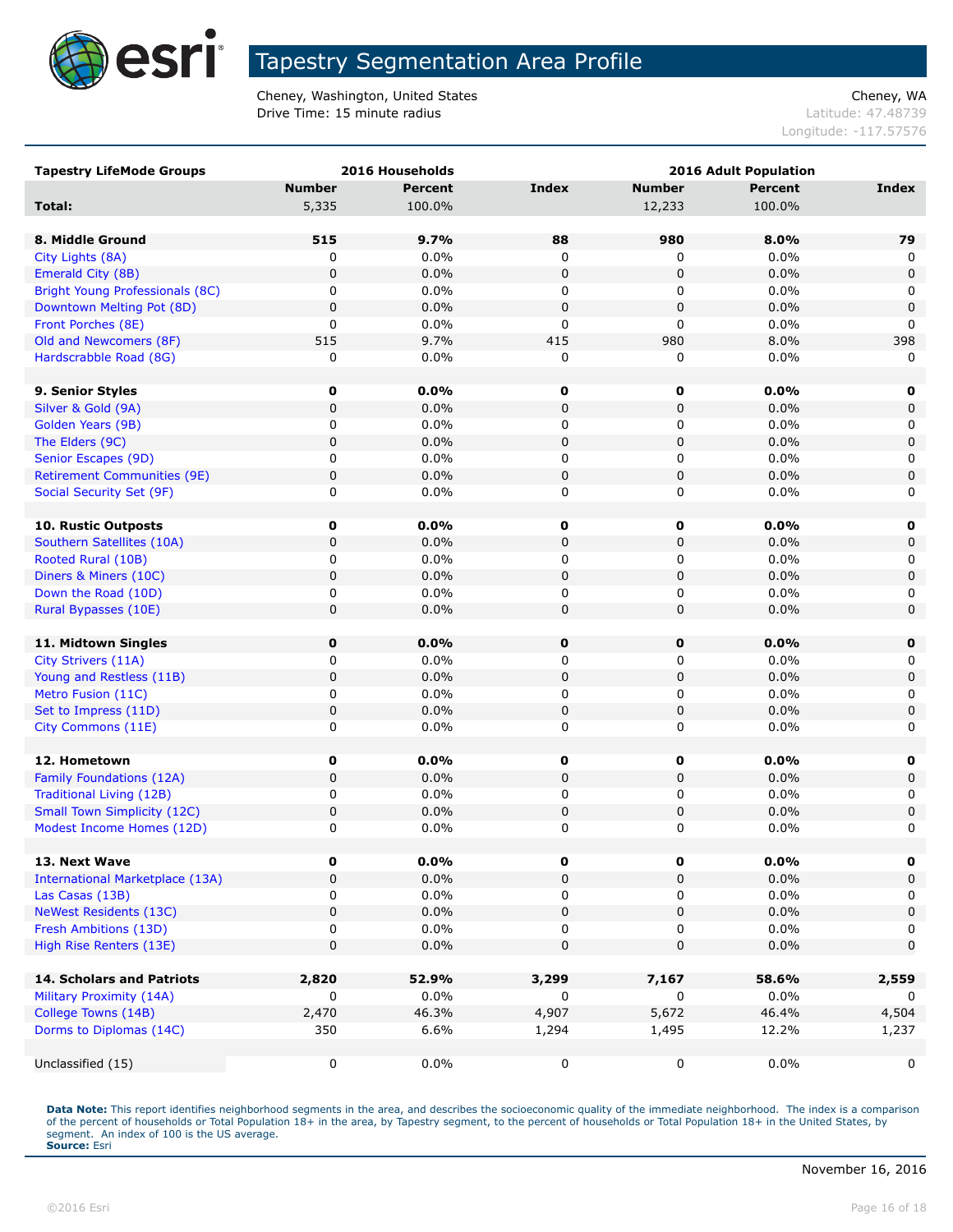

Cheney, Washington, United States Cheney, WA **Drive Time: 15 minute radius Contract Contract Contract Contract Contract Contract Contract Contract Contract Contract Contract Contract Contract Contract Contract Contract Contract Contract Contract Contract Contract C** 

Longitude: -117.57576

| <b>Tapestry Urbanization Groups</b>    |               | 2016 Households | <b>2016 Adult Population</b> |                |                |              |
|----------------------------------------|---------------|-----------------|------------------------------|----------------|----------------|--------------|
|                                        | <b>Number</b> | <b>Percent</b>  | <b>Index</b>                 | <b>Number</b>  | <b>Percent</b> | Index        |
| Total:                                 | 5,335         | 100.0%          |                              | 12,233         | 100.0%         |              |
|                                        |               |                 |                              |                |                |              |
| 1. Principal Urban Center              | 0             | 0.0%            | 0                            | 0              | 0.0%           | $\mathbf 0$  |
| Laptops and Lattes (3A)                | 0             | 0.0%            | $\mathbf 0$                  | $\mathbf 0$    | 0.0%           | $\mathbf{0}$ |
| Metro Renters (3B)                     | $\mathbf 0$   | 0.0%            | $\mathbf 0$                  | $\mathbf 0$    | 0.0%           | $\mathbf 0$  |
| Trendsetters (3C)                      | $\mathbf 0$   | 0.0%            | $\mathbf 0$                  | 0              | 0.0%           | 0            |
| Downtown Melting Pot (8D)              | $\pmb{0}$     | 0.0%            | $\pmb{0}$                    | $\mathbf 0$    | 0.0%           | $\mathbf 0$  |
| City Strivers (11A)                    | 0             | 0.0%            | 0                            | 0              | 0.0%           | 0            |
| <b>NeWest Residents (13C)</b>          | $\pmb{0}$     | 0.0%            | $\mathbf 0$                  | 0              | 0.0%           | 0            |
| Fresh Ambitions (13D)                  | 0             | 0.0%            | $\mathbf 0$                  | 0              | 0.0%           | 0            |
| High Rise Renters (13E)                | $\pmb{0}$     | 0.0%            | $\pmb{0}$                    | 0              | 0.0%           | 0            |
|                                        |               |                 |                              |                |                |              |
| 2. Urban Periphery                     | $\mathbf 0$   | 0.0%            | $\mathbf 0$                  | $\mathbf 0$    | $0.0\%$        | $\mathbf 0$  |
| Pacific Heights (2C)                   | $\mathbf 0$   | 0.0%            | 0                            | 0              | 0.0%           | 0            |
| <b>Rustbelt Traditions (5D)</b>        | $\mathbf 0$   | 0.0%            | $\mathbf 0$                  | $\overline{0}$ | 0.0%           | $\mathbf 0$  |
| Urban Villages (7B)                    | $\mathbf 0$   | 0.0%            | $\mathbf 0$                  | 0              | 0.0%           | 0            |
| American Dreamers (7C)                 | $\mathbf 0$   | 0.0%            | $\mathbf 0$                  | 0              | 0.0%           | $\mathbf 0$  |
| Barrios Urbanos (7D)                   | 0             | 0.0%            | 0                            | 0              | 0.0%           | 0            |
| Southwestern Families (7F)             | $\pmb{0}$     | 0.0%            | $\mathbf 0$                  | 0              | 0.0%           | $\mathbf 0$  |
| City Lights (8A)                       | $\mathbf 0$   | 0.0%            | $\mathbf 0$                  | 0              | 0.0%           | 0            |
| Bright Young Professionals (8C)        | $\pmb{0}$     | 0.0%            | $\mathbf 0$                  | 0              | 0.0%           | $\mathbf 0$  |
| Metro Fusion (11C)                     | 0             | 0.0%            | $\mathbf 0$                  | 0              | 0.0%           | 0            |
| Family Foundations (12A)               | $\pmb{0}$     | 0.0%            | $\pmb{0}$                    | $\mathbf 0$    | 0.0%           | $\mathbf 0$  |
| Modest Income Homes (12D)              | $\mathbf 0$   | 0.0%            | $\mathbf 0$                  | 0              | 0.0%           | 0            |
| <b>International Marketplace (13A)</b> | $\pmb{0}$     | 0.0%            | $\pmb{0}$                    | $\mathbf 0$    | 0.0%           | $\mathbf 0$  |
| Las Casas (13B)                        | $\mathbf 0$   | 0.0%            | $\mathbf 0$                  | 0              | 0.0%           | 0            |
|                                        |               |                 |                              |                |                |              |
| 3. Metro Cities                        | 3,335         | 62.5%           | 342                          | 8,147          | 66.6%          | 393          |
| In Style (5B)                          | $\mathbf 0$   | 0.0%            | $\mathbf 0$                  | 0              | 0.0%           | 0            |
| Emerald City (8B)                      | 0             | 0.0%            | 0                            | 0              | 0.0%           | 0            |
| Front Porches (8E)                     | $\mathbf 0$   | 0.0%            | $\mathbf 0$                  | 0              | 0.0%           | $\mathbf{0}$ |
| Old and Newcomers (8F)                 | 515           | 9.7%            | 415                          | 980            | 8.0%           | 398          |
| Hardscrabble Road (8G)                 | $\pmb{0}$     | 0.0%            | $\mathbf 0$                  | 0              | 0.0%           | $\mathbf 0$  |
| <b>Retirement Communities (9E)</b>     | $\pmb{0}$     | 0.0%            | 0                            | 0              | 0.0%           | 0            |
| Social Security Set (9F)               | $\mathbf 0$   | 0.0%            | $\mathbf 0$                  | $\mathbf 0$    | 0.0%           | $\mathbf 0$  |
| Young and Restless (11B)               | $\mathsf 0$   | 0.0%            | 0                            | 0              | 0.0%           | 0            |
| Set to Impress (11D)                   | $\mathbf 0$   | 0.0%            | $\mathbf 0$                  | 0              | 0.0%           | $\mathbf 0$  |
| City Commons (11E)                     | $\mathbf 0$   | 0.0%            | $\mathbf 0$                  | 0              | 0.0%           | 0            |
| Traditional Living (12B)               | $\mathbf 0$   | 0.0%            | $\mathbf 0$                  | $\mathbf 0$    | 0.0%           | $\mathbf 0$  |
| College Towns (14B)                    | 2,470         | 46.3%           | 4,907                        | 5,672          | 46.4%          | 4,504        |
| Dorms to Diplomas (14C)                | 350           | 6.6%            | 1,294                        | 1,495          | 12.2%          | 1,237        |